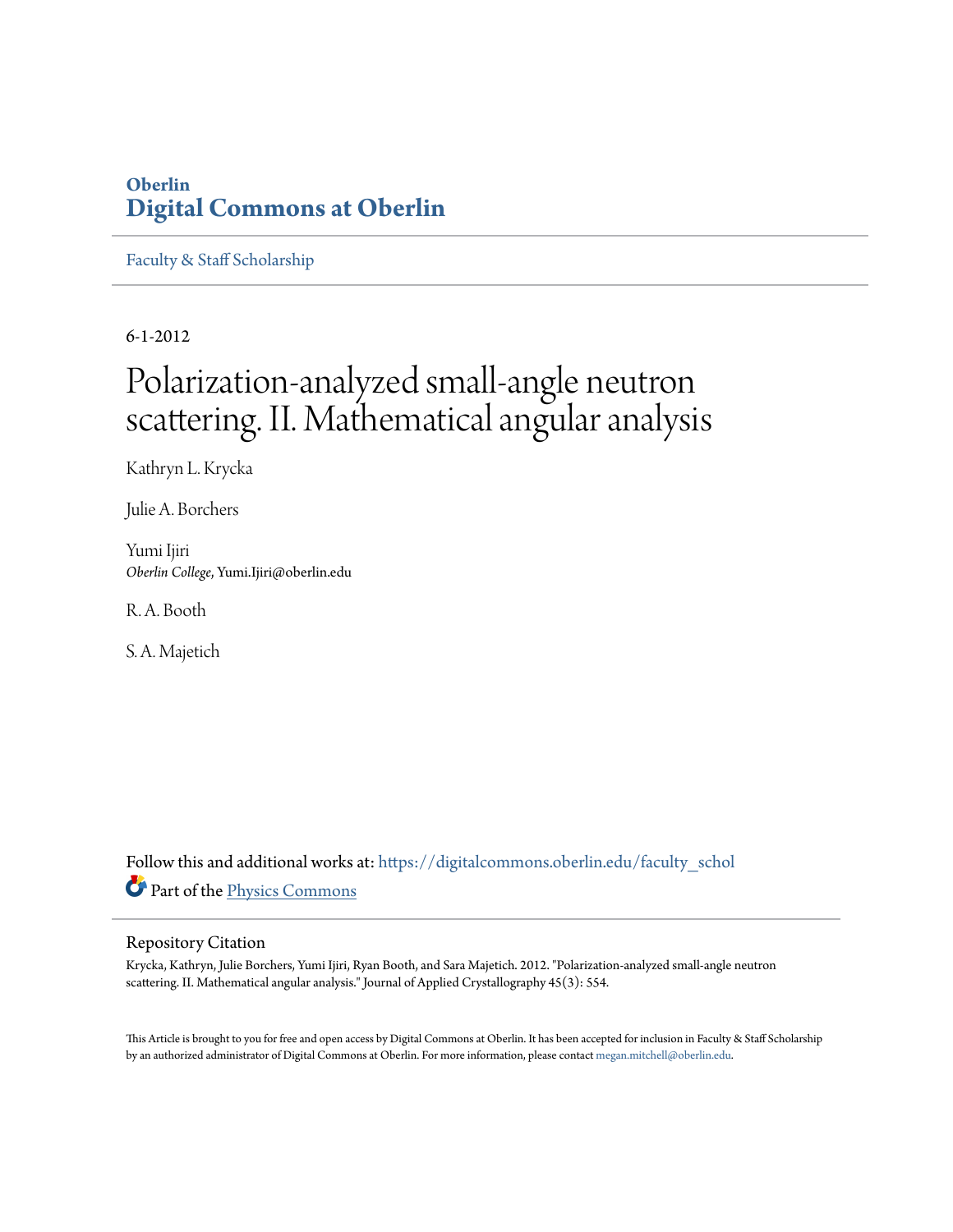Journal of Applied Crystallography ISSN 0021-8898 Editor: [Anke R. Kaysser-Pyzalla](http://journals.iucr.org/j/)

# **Polarization-analyzed small-angle neutron scattering. II. Mathematical angular analysis**

**Kathryn Krycka, Julie Borchers, Yumi Ijiri, Ryan Booth and Sara Majetich**

J. Appl. Cryst. (2012). **45**[, 554–565](http://dx.doi.org/10.1107/S0021889812010114)

Copyright © International Union of Crystallography

Author(s) of this paper may load this reprint on their own web site or institutional repository provided that this cover page is retained. Republication of this article or its storage in electronic databases other than as specified above is not permitted without prior permission in writing from the IUCr.

For further information see <http://journals.iucr.org/services/authorrights.html>



Journal of Applied Crystallography covers a wide range of crystallographic topics from the viewpoints of both techniques and theory. The journal presents papers on the application of crystallographic techniques and on the related apparatus and computer software. For many years, the Journal of Applied Crystallography has been the main vehicle for the publication of small-angle scattering papers and powder diffraction techniques. The journal is the primary place where crystallographic computer program information is published.

# **Crystallography Journals Online** is available from **[journals.iucr.org](http://journals.iucr.org)**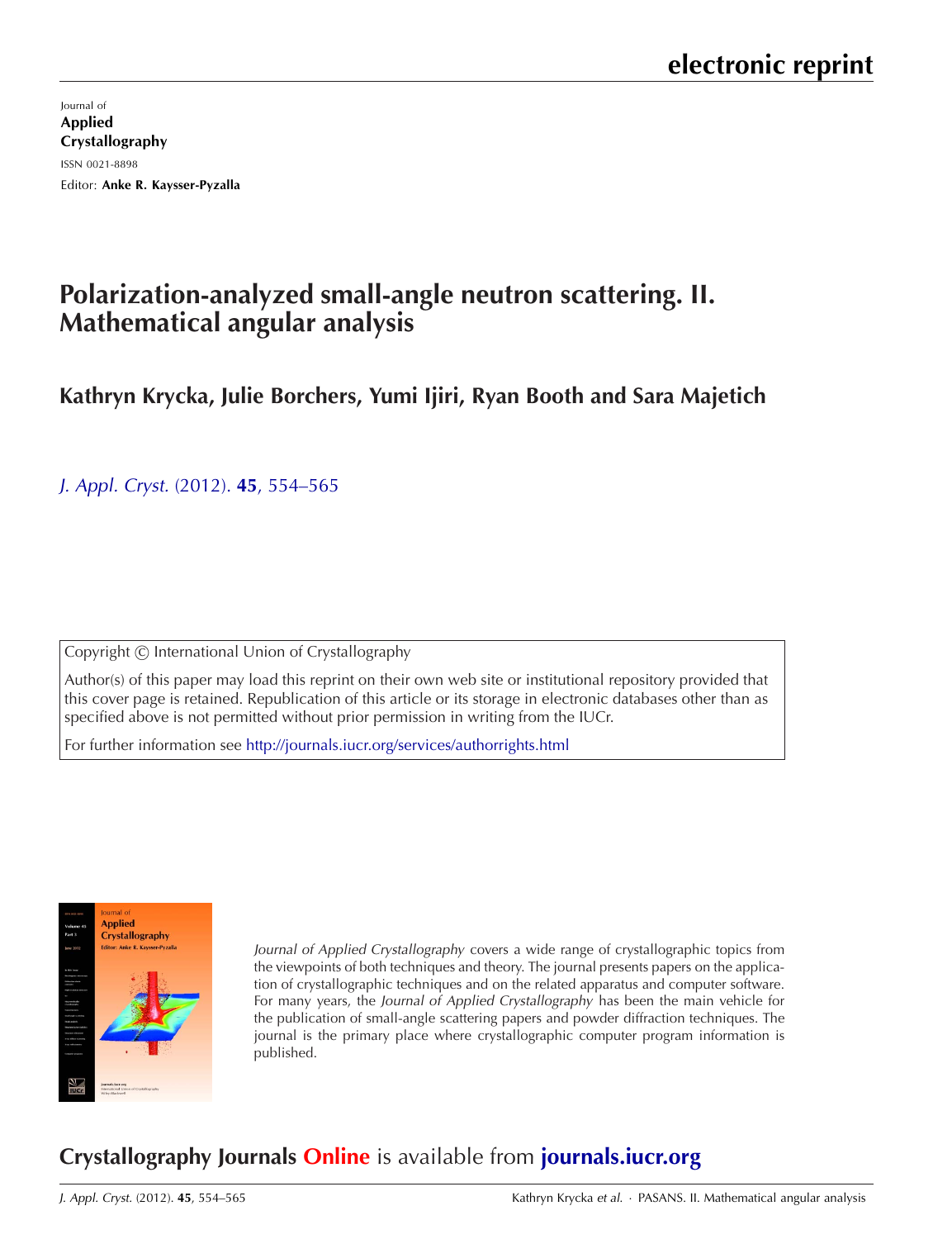### research papers

Journal of Applied Crystallography

ISSN 0021-8898

Received 20 June 2011 Accepted 7 March 2012

## Polarization-analyzed small-angle neutron scattering. II. Mathematical angular analysis

### Kathryn Krycka,<sup>a</sup>\* Julie Borchers,<sup>a</sup> Yumi Ijiri,<sup>b</sup> Ryan Booth<sup>c</sup> and Sara Majetich<sup>c</sup>

<sup>a</sup>NIST Center for Neutron Research, National Institute of Standards and Technology, Gaithersburg, MD, USA, <sup>b</sup>Department of Physics and Astronomy, Oberlin College, Oberlin, OH, USA, and <sup>c</sup>Department of Physics, Carnegie Mellon University, Pittsburgh, PA, USA. Correspondence e-mail: kathryn.krycka@nist.gov

Polarization-analyzed small-angle neutron scattering (SANS) is a powerful tool for the study of magnetic morphology with directional sensitivity. Building upon polarized scattering theory, this article presents simplified procedures for the reduction of longitudinally polarized SANS into terms of the three mutually orthogonal magnetic scattering contributions plus a structural contribution. Special emphasis is given to the treatment of anisotropic systems. The meaning and significance of scattering interferences between nuclear and magnetic scattering and between the scattering from magnetic moments projected onto distinct orthogonal axes are discussed in detail. Concise tables summarize the algorithms derived for the most commonly encountered conditions. These tables are designed to be used as a reference in the challenging task of extracting the full wealth of information available from polarization-analyzed SANS.

 $\circ$  2012 International Union of Crystallography Printed in Singapore – all rights reserved

#### 1. Introduction

Small-angle neutron scattering (SANS) with polarization analysis is a powerful tool for studying magnetism on the nanoscale because it can be utilized to unambiguously separate the structural and magnetic scattering contributions with sensitivity to the direction of the magnetic spins. Unlike bulk probes, this technique measures magnetic structures aligned both parallel and perpendicular to an external magnetic guide field and, notably, it is sensitive to the presence of magnetic domains, even those that average to zero across the sample. Additionally, this technique is nondestructive, provides subnanometre resolution, and has the ability to penetrate deeply into materials to probe the ensemble-averaged properties spanning local magnetic morphology to collective magnetic responses. Moreover, recent developments in the degree of polarization within  ${}^{3}$ He neutron spin filters (Petoukhov et al., 2006; Babcock et al., 2007; Keiderling et al., 2008; Chen et al., 2009), which allow the neutron spins from a divergently scattered beam to be assayed, have sparked renewed interest in polarized SANS (e.g. Cywinski et al., 1999; Wiedenmann, 2005; Michels & Weissmüller, 2008; Feygenson et al., 2010; Laver et al., 2010; Krycka et al., 2010; Chang et al., 2010; Honecker et al., 2011; Dufour et al., 2011). The theory of polarized neutron scattering was derived by Halpern & Johnson (1939), refined by Blume (1963) and Maleyev et al.  $(1963)$ , and adapted for longitudinal polarization analysis *(i.e.*) with a magnetic guide field that is used to define the direction of the neutron polarization axis,  $\hat{\mathbf{p}}$ ) by Moon *et al.* (1969).<sup>1</sup>

Additional treatments that utilize a combination of applied field directions are provided by Schärpf & Capellmann (1993) and Schweika (2010). If the incident neutron beam is polarized, but the scattered neutron beam spin is not analyzed, it is usually referred to as half-polarization or SANSPOL (Wiedenmann, 2005). Neutron spin analysis of both the incident and the scattered longitudinally polarized neutrons has been referred to as  $XYZ$  polarization (Schärpf & Capellmann, 1993; Schweika, 2010) in the general case and as POLARIS (Wiedenmann, 2005; Keiderling et al., 2008) when applied to SANS, but for simplicity we shall refer to it here generically as polarization-analyzed SANS (PASANS).

Although the theory of polarized SANS is well established, the complex combination of structural and directionally sensitive magnetic scattering terms plus their interferences can be daunting to disentangle and analyze. This is especially true for the class of samples that may be structurally or magnetically anisotropic (e.g. solvated magnetic nanoparticles that form chains in response to application of a magnetic field or shearing force). Two approaches have been adopted to analyze PASANS data: (1) to reproduce the combined structural and magnetic scattering patterns from micromagnetic models (Löffler et al., 2005; Ogrin et al., 2006; Michels & Weissmüller, 2008; Saranu et al., 2008) and (2) to separate the structural from the magnetic scattering in terms of the three mutually orthogonal magnetic scattering contributions (Schärpf & Capellmann, 1993; Schweika, 2010). Both approaches have their merits and may be highly complementary. The latter, however, is quite powerful for samples with largely unknown magnetic structures as it provides a great deal of user insight into the underlying order and it facilitates the choice of the most appropriate models. Such an analysis also helps to ensure that, in situations in which the scattering contribution from moments aligned perpendicular

<sup>1</sup> Spherical neutron polarimetry (SNP), in which scattering occurs within a nearly perfect zero magnetic field environment, has been developed by Tasset (1989) and Brown (2001). Here the neutron spin is free to rotate upon scattering, whereas in longitudinal polarization the neutron spins precess about  $\hat{\bf p}$  with a projection either parallel to or antiparallel to  $\hat{\bf p}$  at all times. SNP shall not be considered further within this manuscript.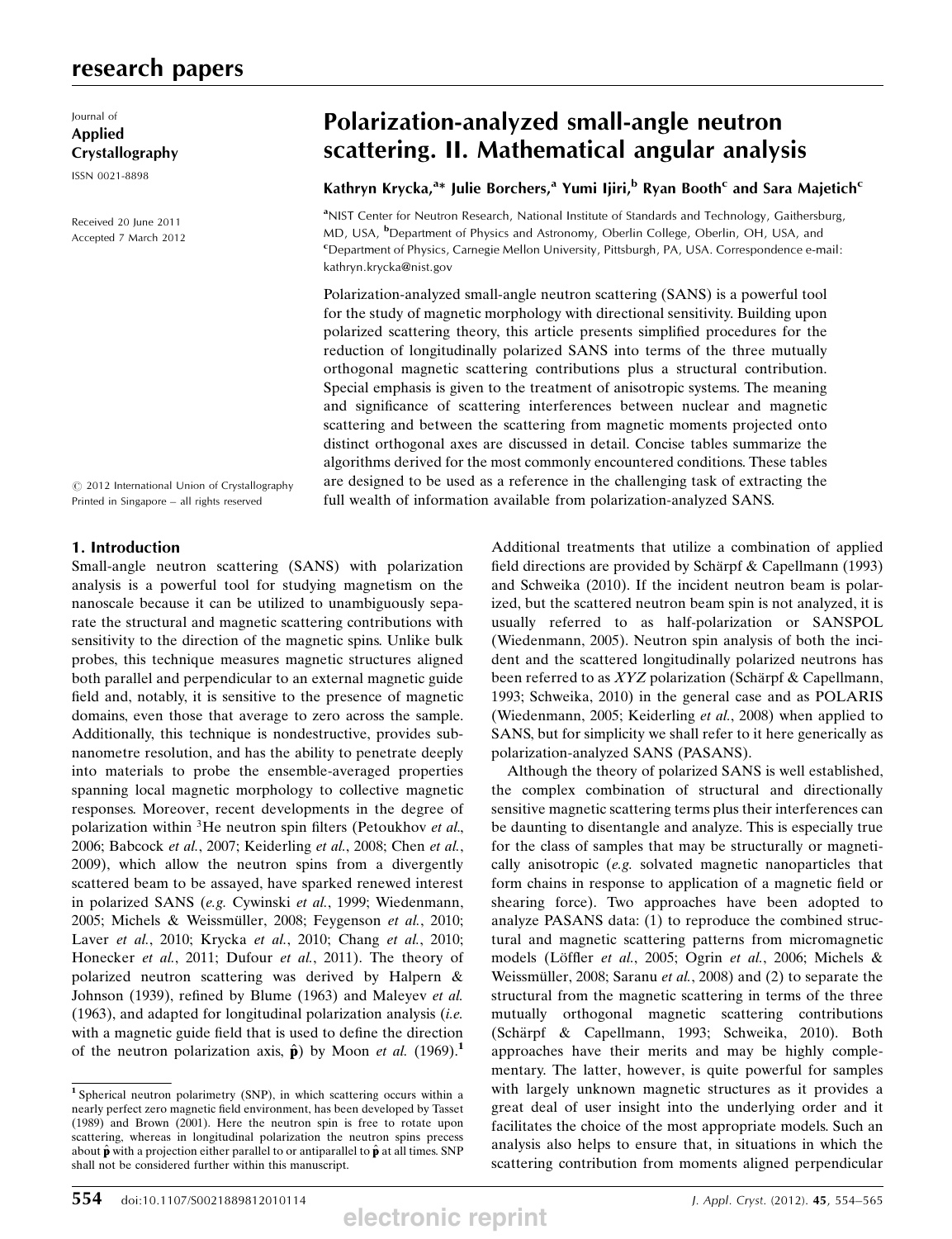to the neutron polarization axis is relatively small yet important, fine magnetic details are not lost within the global modeling process.

Thus, the intent of this article is to compute, simplify and summarize the procedures required to reduce longitudinally polarization-analyzed SANS scattering contributions into terms of the three mutually orthogonal magnetic scattering contributions plus a structural contribution. We give special emphasis to the treatment of systems that may be anisotropic as a function of **Q**, the scattering wavevector  $[Q = |Q|$  $(4\pi/\lambda)\sin(\theta/2)$ , where  $\theta$  is the scattering angle and  $\lambda$  is the wavelength of the incident radiation], and develop specific algorithms for the most commonly encountered conditions. We also investigate the meaning and significance of interferences both between nuclear and magnetic scattering and between the scattering from magnetic moments projected onto distinct orthogonal axes. Finally, we discuss circumstances in which the existence or lack of a relationship between terms can be used to further reduce and interpret the polarization-analyzed data. The tables derived and provided here are designed to be used as a handy reference to aid in the challenging task of extracting the full wealth of information available from polarization-analyzed SANS.

#### 2. PASANS setup

A typical (longitudinal) PASANS setup is shown in Fig. 1, with the incident beam along the Z axis, the neutron spin polarization oriented along the  $X$  axis (as shown) or  $Z$  axis, and a position-sensitive gas detector set in the XY plane. The application of a magnetic guide field (which in practical terms may be as small as several Gauss) defines  $\hat{\mathbf{p}}$  about which the neutrons precess at the Larmor frequency. For an unpolarized incident neutron beam, half of the neutron spins will have a projection parallel to  $\hat{\mathbf{p}}$  ( $\uparrow$ ) and half antiparallel to  $\hat{\mathbf{p}}$  ( $\downarrow$ ). The



#### Figure 1

(a) The PASANS setup includes a polarizing supermirror, an electromagnetic precession coil flipper, a sample holder with cryostat and variable magnetic field, a  ${}^{3}$ He analyzer, and a position-sensitive gas detector. Arrows indicate the neutron polarization direction, which follows the applied magnetic field, rotating from vertical to horizontal to along  $\hat{\mathbf{n}}$  between the flipper, sample and <sup>3</sup>He analyzer, respectively. (b) Coordinate axes with  $\hat{\mathbf{n}} \parallel \mathbf{z}$ . (c), (d) Magnetic definitions for  $\hat{\mathbf{p}}$  (along  $\mathbf{x}) \perp \hat{\mathbf{n}}$  and  $\hat{\mathbf{p}}$  (along  $\mathbf{z}$ )  $\parallel \hat{\mathbf{n}}$ , respectively.

neutron beam may be polarized by sending it through a supermirror cavity that preferentially reflects only one of these spin states  $(\uparrow)$ . (The polarization of the neutron beam is defined as  $(N^{\dagger} - N^{\dagger})/(N^{\dagger} + N^{\dagger})$ , where  $N^{\dagger}$  and  $N^{\dagger}$  denote the number of neutrons found in the  $\uparrow$  or  $\downarrow$  state, respectively number of neutrons found in the  $\uparrow$  or  $\downarrow$  state, respectively.) The neutron spins adiabatically follow the applied magnetic guide field, even as it changes direction along the neutron beam path, as long as  $\hat{\mathbf{p}}$  remains continuously well defined and the precessional Larmor frequency of the neutron is significantly higher than the rate of rotation of the guide field within the neutron's reference frame. In contrast, an electromagnetic precession coil flipper is designed to flip (reverse by  $180^\circ$ ) the neutron spins that pass though. This is performed by abrupt rotation of the polarization axis *(i.e.* nearly instantaneous in comparison with the Larmor frequency of the neutron) to an orthogonal direction and then back again, with the applied magnetic field, neutron speed and distance between these two polarization axis transformations precisely balanced so that the neutrons precess about this orthogonal axis by exactly  $\pi$ radians. Interaction with any magnetic moments present in the sample also provides an abrupt change in the magnetic environment, and this can lead to a flipping  $(180^{\circ}$  reversal) of the spin direction of the scattered neutron, depending on the relative orientations of  $\hat{p}$ , Q and the sample magnetic moment (discussed in detail in the next section). Coherent nuclear scattering (or structural scattering), which contains information about the spatial arrangement of the nuclei, does not cause neutron spin flipping, and this is the basis for the separation of structural and magnetic scattering. Finally, after interaction with the sample, the neutrons pass through a polarized <sup>3</sup>He filter (analyzer) (Petoukhov et al., 2006; Babcock et al., 2007; Keiderling et al., 2008; Chen et al., 2009). This filter is filled with a gas containing  ${}^{3}$ He atoms, which each possess a spin that aligns with the applied magnetic guide field direction. This analyzer works by preferentially allowing neutrons with spin oriented in the same direction as the 3He atoms to pass through, but is highly absorbing of those neutrons with spin antiparallel to the  ${}^{3}$ He atoms (combining to form spin-neutral <sup>4</sup>He). The orientation of the polarized <sup>3</sup>He atoms may be reversed using a tuned nuclear magnetic resonance pulse (Jones et al., 2006) with negligible loss of polarization. After correcting for efficiencies of the polarizing elements (Majkrzak, 1991; Keiderling, 2002; Wildes, 2006; Krycka et al., 2012), this setup allows four scattering cross sections ( $\sigma^{\uparrow\uparrow}$ ,  $\sigma^{\downarrow\uparrow}$ ,  $\sigma^{\downarrow\downarrow}$ ,  $\sigma^{\uparrow\downarrow}$ ) to be measured experimentally, where the first arrow refers to the incident spin and the second arrow to the scattered spin.

#### 3. Mathematics of PASANS

The scattering cross section,  $\sigma$ , is proportional to the squared absolute value of the spatial Fourier transform  $(i.e.$  the scattering amplitude; Chatterji, 2006) of the structural (i.e. nuclear) and magnetic scattering length density,  $\rho_{N,M}$ , defined as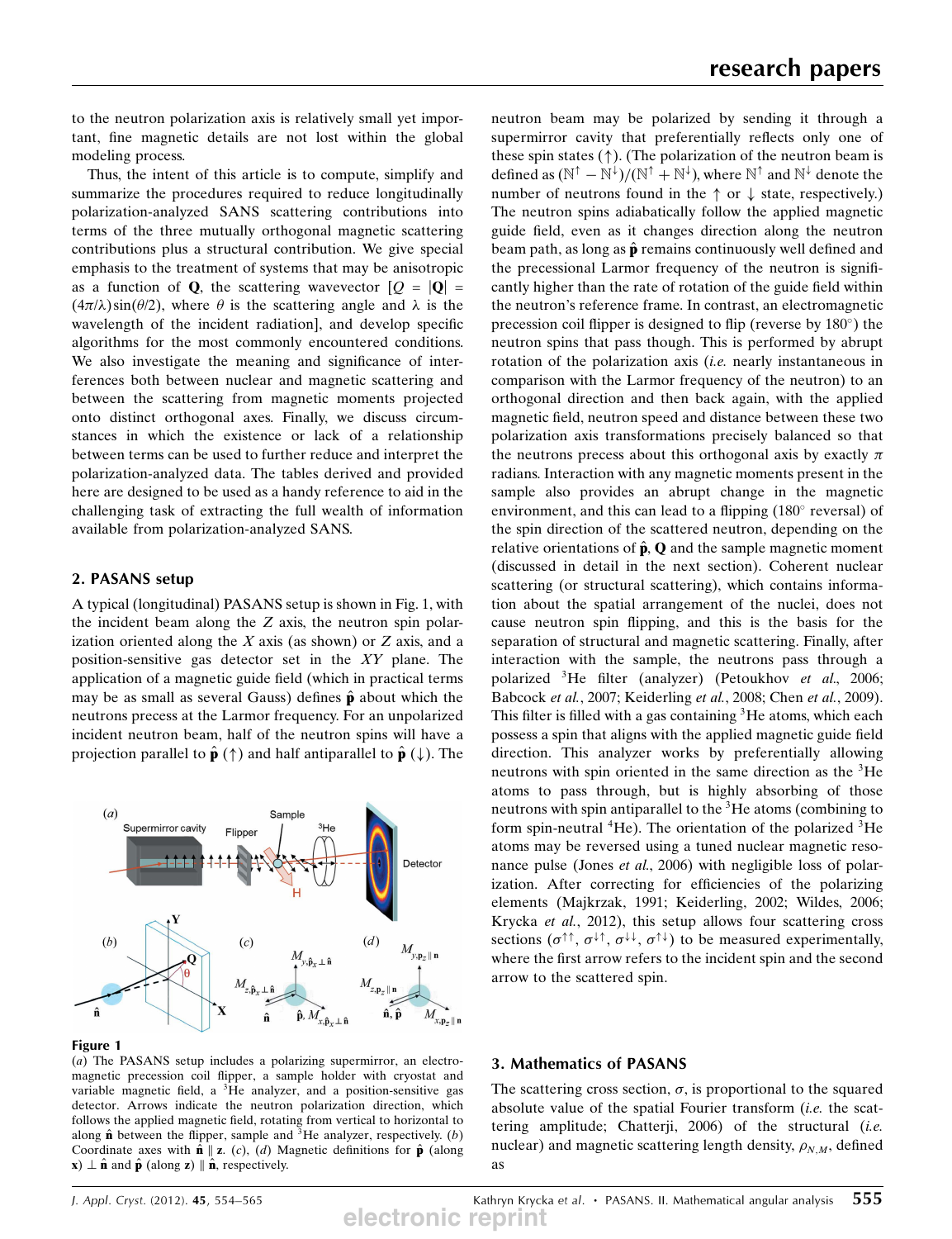$$
N, M_J(\mathbf{Q}) = \sum_K \rho_{N,M_J}(K) \exp(i\mathbf{Q} \cdot \mathbf{R}_K), \tag{1}
$$

where *J* is any Cartesian coordinate and  $\mathbf{R}_K$  is the relative position of the Kth scatterer. If a sample consists of multiple repeated structures, it is often convenient to think of the scattering amplitude as the product of the form factor *(i.e.* the Fourier transform from scattering centers within just one scattering unit) multiplied by the structure factor *(i.e.* the Fourier transform of the relative locations at which the scattering units reside).

As noted previously, scattering from magnetic moments, but not from purely structural scattering, can flip the neutron spin. In principle, ordered nuclear spins can also contribute to the scattering cross sections (Moon et al., 1969). However, except in the case of extreme environmental conditions, nuclear spins are normally randomly oriented (as assumed here). The presence of random nuclear spins can readily produce incoherent scattering, as in the classic case of hydrogen scattering. Fortunately, incoherent scattering is directly measurable as a  $\frac{2}{3}$ spin-flip to  $\frac{1}{3}$  non-spin-flip scattering contribution, which we shall assume either is negligible or has been measured and accounted for (Gentile et al., 2000; Wildes, 2006; Gaspar et al., 2010).

The way in which the magnetic moments within a sample rotate (flip) the neutron spin upon scattering are governed by two general rules. First, only the component of a magnetic moment (or for our purposes the magnetic scattering amplitude,  $M$ ) that is perpendicular to  $Q$  may participate in neutron scattering, and this is embodied by the Halpern–Johnson vector,  $\Upsilon$  (Halpern & Johnson, 1939). The calculation consists of subtracting the projection of  $M$  onto the  $Q$  axis from  $M$  as

$$
\Upsilon(\hat{\mathbf{Q}}) = \mathbf{M} - (\hat{\mathbf{Q}} \cdot \mathbf{M}) \hat{\mathbf{Q}} = |\mathbf{M}| [\hat{\mathbf{M}} - (\hat{\mathbf{Q}} \cdot \hat{\mathbf{M}}) \hat{\mathbf{Q}}].
$$
 (2)

For many purposes, it is conceptually simpler to define M in terms of three orthogonal axes labeled  $A$ ,  $B$  and  $C$ , where  $A \parallel \hat{\mathbf{p}}$  and  $B \times C = A$ . This may be more succinctly written as

$$
\Upsilon_{J=A,B,C}(\hat{\mathbf{Q}}) = \sum_{L=A,B,C} M_L[\cos(\omega_{L,J}) - \cos(\omega_{\mathbf{Q},J})\cos(\omega_{\mathbf{Q},L})],
$$
\n(3)

where  $\omega$  denotes the angle between the subscripted variables, and can be further reduced solely into terms of  $\theta$ , the angle made by  $Q$  and the x axis (Fig. 1).

The second rule is that, of the magnetic moment component perpendicular to  $Q$  (already defined by  $\Upsilon$ ), the portion that lies along the neutron polarization axis,  $\hat{\mathbf{p}}$ , contributes to nonspin-flip scattering ( $\uparrow$  to  $\uparrow$ , or  $\downarrow$  to  $\downarrow$ ), while the remaining portion ( $\perp \hat{\mathbf{p}}$ ) produces spin-flip scattering ( $\uparrow$  to  $\downarrow$ , or  $\downarrow$  to  $\uparrow$ ). Taking into account handedness, mathematically this becomes (Moon *et al.*, 1969)

$$
\sigma_{\uparrow\uparrow}^{\downarrow\downarrow}(\mathbf{Q}) = \frac{1}{2} |N \pm \Upsilon_A|^2,
$$
\n
$$
\sigma_{\uparrow\uparrow}^{\uparrow\downarrow}(\mathbf{Q}) = \frac{1}{2} |(-\Upsilon_B \mp i\Upsilon_C)|^2.
$$
\n(4)

In the expression for  $\sigma^{\downarrow\uparrow}$ , the imaginary  $\Upsilon_c$  term indicates that  $\Upsilon_c$  is shifted in phase by 90° from  $\Upsilon_B$ , and the two components add in quadrature.

#### 4. Two polarization geometries:  $\hat{\mathbf{p}} \perp \hat{\mathbf{n}}$  and  $\hat{\mathbf{p}} \parallel \hat{\mathbf{n}}$

We shall focus on two standard geometries:  $\hat{\mathbf{p}} \perp \hat{\mathbf{n}}$  (Fig. 1c) and  $\hat{\mathbf{p}} \parallel \hat{\mathbf{n}}$  (Fig. 1d). We assume that  $\hat{\mathbf{n}} \parallel \hat{\mathbf{z}}$  and define  $\hat{\mathbf{x}}$  to coincide with  $\hat{\mathbf{p}}$  whenever  $\hat{\mathbf{p}} \perp \hat{\mathbf{n}}$ . Thus,  $\theta$  is the angle **O** makes with both  $\hat{\mathbf{x}}$  and  $\hat{\mathbf{p}}$ .

For the  $\hat{\mathbf{p}} \perp \hat{\mathbf{n}}$  geometry (where  $Q_z = 0$ ), equation (3) becomes

$$
\begin{aligned} \Upsilon_A(\mathbf{Q}) &= M_A \sin^2(\theta) - M_B \sin(\theta) \cos(\theta), \\ \Upsilon_B(\mathbf{Q}) &= M_B \cos^2(\theta) - M_A \sin(\theta) \cos(\theta), \\ \Upsilon_C(\mathbf{Q}) &= M_C. \end{aligned} \tag{5}
$$

For clarity, redefining  $M_A$ ,  $M_B$  and  $M_C$  as  $M_{x,\hat{\mathbf{p}}_x\perp \hat{\mathbf{n}}}$ ,  $M_{y,\hat{\mathbf{p}}_x\perp \hat{\mathbf{n}}}$  and  $M_{z,\hat{\mathbf{p}}_r\perp\hat{\mathbf{n}}}$ , respectively, in combination with equations (4) and (5) produces

$$
\sigma_{\hat{\mathbf{p}}_{x} \perp \hat{\mathbf{n}}}^{\dagger\dagger}(\mathbf{Q}) = N(\mathbf{Q})N^*(\mathbf{Q}) + M_{x,\hat{\mathbf{p}}_x \perp \hat{\mathbf{n}}}(\mathbf{Q})M_{x,\hat{\mathbf{p}}_x \perp \hat{\mathbf{n}}}^*(\mathbf{Q})\sin^4(\theta) \n+ M_{y,\hat{\mathbf{p}}_x \perp \hat{\mathbf{n}}}(\mathbf{Q})M_{y,\hat{\mathbf{p}}_x \perp \hat{\mathbf{n}}}^*(\mathbf{Q})\cos^2(\theta)\sin^2(\theta) \n- [M_{x,\hat{\mathbf{p}}_x \perp \hat{\mathbf{n}}}(\mathbf{Q})M_{y,\hat{\mathbf{p}}_x \perp \hat{\mathbf{n}}}^*(\mathbf{Q})\n+ M_{x,\hat{\mathbf{p}}_x \perp \hat{\mathbf{n}}}^*(\mathbf{Q})M_{y,\hat{\mathbf{p}}_x \perp \hat{\mathbf{n}}}^*(\mathbf{Q})]\sin^3(\theta)\cos(\theta) \n\pm [N(\mathbf{Q})M_{x,\hat{\mathbf{p}}_x \perp \hat{\mathbf{n}}}^*(\mathbf{Q}) + N^*(\mathbf{Q})M_{x,\hat{\mathbf{p}}_x \perp \hat{\mathbf{n}}}^*(\mathbf{Q})]\sin^2(\theta) \n\mp [N(\mathbf{Q})M_{y,\hat{\mathbf{p}}_x \perp \hat{\mathbf{n}}}^*(\mathbf{Q}) + N^*(\mathbf{Q})M_{y,\hat{\mathbf{p}}_x \perp \hat{\mathbf{n}}}^*(\mathbf{Q})]\sin(\theta)\cos(\theta), \n\sigma_{\hat{\mathbf{p}}_x \perp \hat{\mathbf{n}}}^{\uparrow\dagger*}(\mathbf{Q}) = M_{z,\hat{\mathbf{p}}_x \perp \hat{\mathbf{n}}}^*(\mathbf{Q})M_{z,\hat{\mathbf{p}}_x \perp \hat{\mathbf{n}}}^*(\mathbf{Q})
$$
\n
$$
+ M_{y,\hat{\mathbf{p}}_x \perp \hat{\mathbf{n}}}^*(\mathbf{Q})M_{y,\hat{\mathbf{p}}_x \perp \hat{\mathbf{n}}}^*(\mathbf{Q})\cos^4(\theta) \n+ M_{x,\hat{\mathbf{p}}_x \perp \hat{\mathbf{n}}}^*(\mathbf{Q})M_{y,\hat{\mathbf
$$

+ 
$$
M_{x,\hat{\mathbf{p}}_x\perp\hat{\mathbf{n}}}^*(\mathbf{Q})M_{y,\hat{\mathbf{p}}_x\perp\hat{\mathbf{n}}}(\mathbf{Q})\sin(\theta)\cos^3(\theta)
$$
  
\n+  $i[M_{x,\hat{\mathbf{p}}_x\perp\hat{\mathbf{n}}}(\mathbf{Q})M_{z,\hat{\mathbf{p}}_x\perp\hat{\mathbf{n}}}(\mathbf{Q})$   
\n-  $M_{x,\hat{\mathbf{p}}_x\perp\hat{\mathbf{n}}}^*(\mathbf{Q})M_{z,\hat{\mathbf{p}}_x\perp\hat{\mathbf{n}}}(\mathbf{Q})]\sin(\theta)\cos(\theta)$   
\n+  $i[M_{y,\hat{\mathbf{p}}_x\perp\hat{\mathbf{n}}}(\mathbf{Q})M_{z,\hat{\mathbf{p}}_x\perp\hat{\mathbf{n}}}(\mathbf{Q})-M_{y,\hat{\mathbf{p}}_x\perp\hat{\mathbf{n}}}^*(\mathbf{Q})M_{z,\hat{\mathbf{p}}_x\perp\hat{\mathbf{n}}}(\mathbf{Q})]\cos^2(\theta).$  (6)

Similarly, the scattering from  $\hat{\mathbf{p}} \parallel \hat{\mathbf{n}}$  derived using equations (3) and (4) becomes

$$
\begin{aligned} \Upsilon_A(Q) &= M_A, \\ \Upsilon_B(Q) &= M_B \cos^2(\theta) - M_C \sin(\theta) \cos(\theta), \\ \Upsilon_C(Q) &= M_C \sin^2(\theta) - M_B \sin(\theta) \cos(\theta). \end{aligned} \tag{7}
$$

Recasting  $M_A$ ,  $M_B$  and  $M_C$  as  $M_{z,\hat{\mathbf{p}}_z\parallel \hat{\mathbf{n}}}$ ,  $M_{x,\hat{\mathbf{p}}_z\parallel \hat{\mathbf{n}}}$  and  $M_{y,\hat{\mathbf{p}}_z\parallel \hat{\mathbf{n}}}$ , respectively, leads to

$$
\sigma_{\hat{\mathbf{p}}_z\parallel\hat{\mathbf{n}}}^{\dagger\dagger}(\mathbf{Q}) = N(\mathbf{Q})N^*(\mathbf{Q}) + M_{z,\hat{\mathbf{p}}_z\parallel\hat{\mathbf{n}}}(\mathbf{Q})M_{z,\hat{\mathbf{p}}_z\parallel\hat{\mathbf{n}}}^*(\mathbf{Q}) \n+ [M_{z,\hat{\mathbf{p}}_z\parallel\hat{\mathbf{n}}}(\mathbf{Q})(\theta)N^*(\mathbf{Q}) + M_{z,\hat{\mathbf{p}}_z\parallel\hat{\mathbf{n}}}^*(\mathbf{Q})N(\mathbf{Q})], \n\sigma_{\hat{\mathbf{p}}_z\parallel\hat{\mathbf{n}}}^{\dagger\dagger}(\mathbf{Q}) = M_{x,\hat{\mathbf{p}}_z\parallel\hat{\mathbf{n}}}(\mathbf{Q})M_{x,\hat{\mathbf{p}}_z\parallel\hat{\mathbf{n}}}^*(\mathbf{Q})\sin^2(\theta) \n+ M_{y,\hat{\mathbf{p}}_z\parallel\hat{\mathbf{n}}}(\mathbf{Q})M_{y,\hat{\mathbf{p}}_z\parallel\hat{\mathbf{n}}}^*(\mathbf{Q})\cos^2(\theta) \n- \sin(\theta)\cos(\theta)[M_{x,\hat{\mathbf{p}}_z\parallel\hat{\mathbf{n}}}(\mathbf{Q})M_{y,\hat{\mathbf{p}}_z\parallel\hat{\mathbf{n}}}^*(\mathbf{Q}) + M_{x,\hat{\mathbf{p}}_z\parallel\hat{\mathbf{n}}}^*(\mathbf{Q})M_{y,\hat{\mathbf{p}}_z\parallel\hat{\mathbf{n}}}^*(\mathbf{Q})].
$$
\n(8)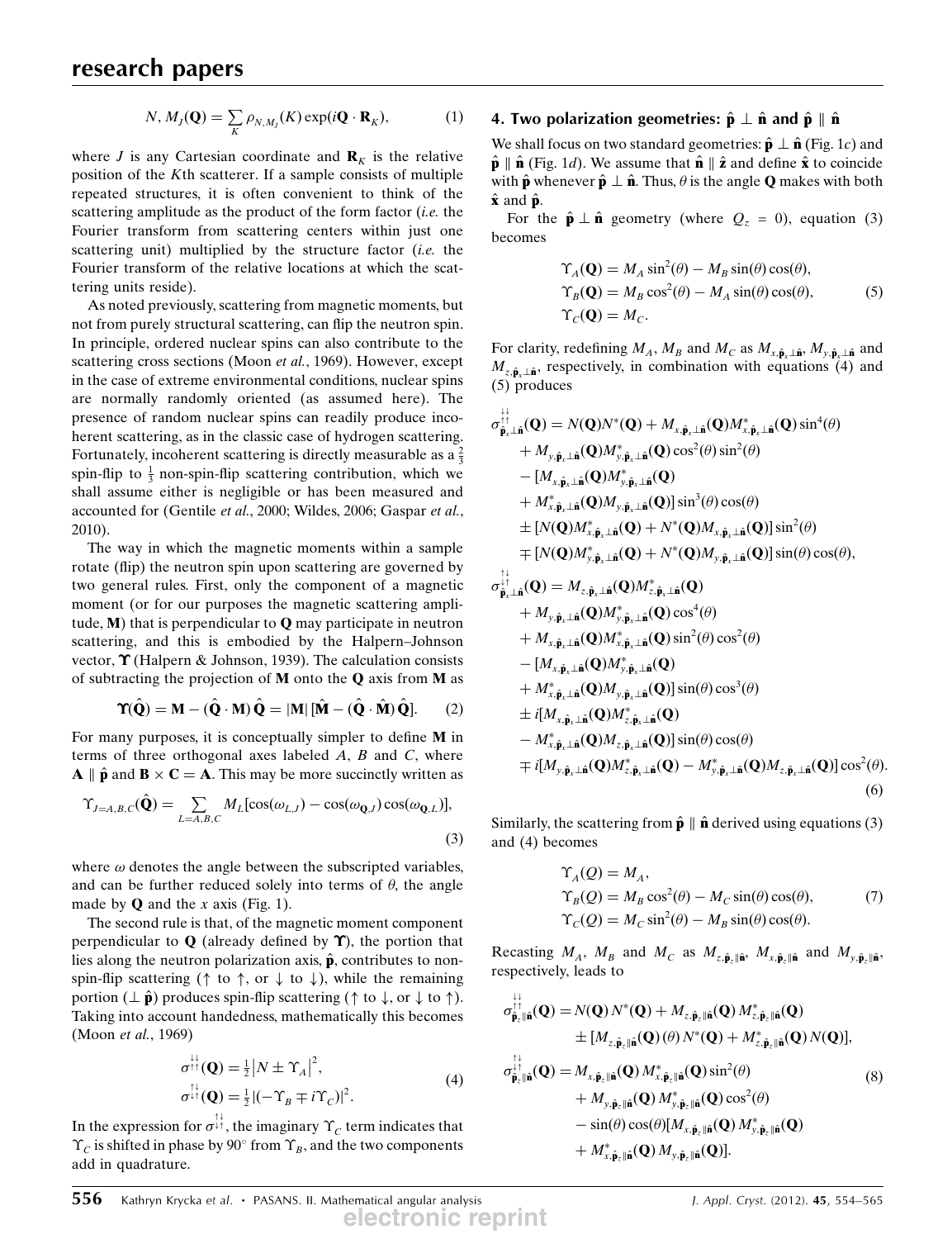| Scattering terms for $\hat{\mathbf{p}} \perp \hat{\mathbf{n}}$ (A, B, C and D) and $\hat{\mathbf{p}} \parallel \hat{\mathbf{n}}$ (E, F, G and H). |  |
|---------------------------------------------------------------------------------------------------------------------------------------------------|--|
|                                                                                                                                                   |  |

| Tag, operation                                                                                                                                                                                                                                             | Result                                                                                                                                                                                                                                                                                                                                                                                                                                                                                                                                                                                                                       |
|------------------------------------------------------------------------------------------------------------------------------------------------------------------------------------------------------------------------------------------------------------|------------------------------------------------------------------------------------------------------------------------------------------------------------------------------------------------------------------------------------------------------------------------------------------------------------------------------------------------------------------------------------------------------------------------------------------------------------------------------------------------------------------------------------------------------------------------------------------------------------------------------|
| $\mathbb{A}(\mathbf{Q}) = \sigma_{\hat{\mathbf{p}}_x\perp\hat{\mathbf{n}}}^{\downarrow\downarrow}(\mathbf{Q}) + \sigma_{\hat{\mathbf{p}}_x\perp\hat{\mathbf{n}}}^{\uparrow\uparrow}(\mathbf{Q})$                                                           | $ N( \mathbf{Q} ,\theta) ^2+ M_{\mathbf{x},\hat{\mathbf{p}}_{\mathbf{x}}\perp\hat{\mathbf{n}}}( \mathbf{Q} ,\theta) ^2\sin^4(\theta)+ M_{\mathbf{y},\hat{\mathbf{p}}_{\mathbf{x}}\perp\hat{\mathbf{n}}}( \mathbf{Q} ,\theta) ^2\cos^2(\theta)\sin^2(\theta)-2 M_{\mathbf{x},\hat{\mathbf{p}}_{\mathbf{x}}\perp\hat{\mathbf{n}}}( \mathbf{Q} ,\theta)  M_{\mathbf{y},\hat{\mathbf{p}}_{\mathbf{x}}\perp\hat{\mathbf{n}}}( \mathbf{Q} ,\theta) ^2$<br>$\times\overline{\cos}(\varphi_{M_{x},\hat{\mathbf{p}}_{x}\perp\hat{\mathbf{n}}}-\varphi_{M_{y},\hat{\mathbf{p}}_{x}\perp\hat{\mathbf{n}}})\sin^{3}(\theta)\cos(\theta)$ |
| $\mathbb{B}(\mathbf{Q}) = \sigma_{\hat{\mathbf{p}}_{\tau} \perp \hat{\mathbf{n}}}^{\downarrow \downarrow}(\mathbf{Q}) - \sigma_{\hat{\mathbf{p}}_{\tau} \perp \hat{\mathbf{n}}}^{\uparrow \uparrow}(\mathbf{Q})$                                           | $2 N( \mathbf{Q} ,\theta) \,  M_{x,\hat{\mathbf{p}}_x\perp \hat{\mathbf{a}}}( \mathbf{Q} ,\theta) \, \overline{\cos}(\varphi_N-\varphi_{M_x,\hat{\mathbf{p}}_x\perp \hat{\mathbf{a}}})\sin^2(\theta)-2 N( \mathbf{Q} ,\theta) \,  M_{y,\hat{\mathbf{p}}_x\perp \hat{\mathbf{a}}}( \mathbf{Q} ,\theta) \, \overline{\cos}(\varphi_N-\varphi_{M_y,\hat{\mathbf{p}}_x\perp \hat{\mathbf{a}}})\sin(\theta)\cos(\theta)$                                                                                                                                                                                                          |
| $\mathbb{C}(\mathbf{Q}) = \sigma_{\hat{\mathbf{p}}_x \perp \hat{\mathbf{n}}}^{\uparrow \downarrow}(\mathbf{Q}) + \sigma_{\hat{\mathbf{p}}_x \perp \hat{\mathbf{n}}}^{\downarrow \uparrow}(\mathbf{Q})$                                                     | $ M_{z,\hat{\mathbf{p}}_x\perp\hat{\mathbf{n}}}( \mathbf{Q} ,\theta) ^2+ M_{y,\hat{\mathbf{p}}_x\perp\hat{\mathbf{n}}}( \mathbf{Q} ,\theta) ^2\cos^4(\theta)+ M_{x,\hat{\mathbf{p}}_x\perp\hat{\mathbf{n}}}( \mathbf{Q} ,\theta) ^2\sin^2(\theta)\cos^2(\theta)-2 M_{x,\hat{\mathbf{p}}_x\perp\hat{\mathbf{n}}}( \mathbf{Q} ,\theta)  M_{y,\hat{\mathbf{p}}_x\perp\hat{\mathbf{n}}}( \mathbf{Q} ,\theta) ^2$<br>$\times \overline{\cos}(\varphi_{M_x, \hat{\mathbf{p}}_x \perp \hat{\mathbf{n}}} - \varphi_{M_y, \hat{\mathbf{p}}_x \perp \hat{\mathbf{n}}}) \sin(\theta) \cos^3(\theta)$                                    |
| $\mathbb{D}(\mathbf{Q}) = \sigma_{\hat{\mathbf{p}}_x \perp \hat{\mathbf{n}}}^{\uparrow \downarrow}(\mathbf{Q}) - \sigma_{\hat{\mathbf{p}}_x \perp \hat{\mathbf{n}}}^{\downarrow \uparrow}(\mathbf{Q})$                                                     | $2 M_{y,\hat{\mathbf{p}}_x\perp \hat{\mathbf{n}}}( \mathbf{Q} ,\theta) \  M_{z,\hat{\mathbf{p}}_x\perp \hat{\mathbf{n}}}( \mathbf{Q} ,\theta) \ \overline{\sin}(\varphi_{M_y,\hat{\mathbf{p}}_x\perp \hat{\mathbf{n}}} - \varphi_{M_z,\hat{\mathbf{p}}_x\perp \hat{\mathbf{n}}})\cos^2(\theta) - 2 M_{x,\hat{\mathbf{p}}_x\perp \hat{\mathbf{n}}}( \mathbf{Q} ,\theta) \  M_{z,\hat{\mathbf{p}}_x\perp \hat{\mathbf{n}}}( \mathbf{Q} ,\theta) $<br>$\times \overline{\sin}(\varphi_{M_x, \hat{\mathbf{p}}_x \perp \hat{\mathbf{n}}} - \varphi_{M_z, \hat{\mathbf{p}}_x \perp \hat{\mathbf{n}}}) \sin(\theta) \cos(\theta)$   |
| $\mathbb{E}(\mathbf{Q}) = \sigma_{\hat{\mathbf{p}}_z \parallel \hat{\mathbf{n}}}^{\downarrow \downarrow}(\mathbf{Q}) + \sigma_{\hat{\mathbf{p}}_z \parallel \hat{\mathbf{n}}}^{\uparrow \uparrow}(\mathbf{Q})$                                             | $ N( \mathbf{Q} ,\theta) ^2+ M_{z,\hat{\mathbf{p}}_z\parallel\hat{\mathbf{n}}}( \mathbf{Q} ,\theta) ^2$                                                                                                                                                                                                                                                                                                                                                                                                                                                                                                                      |
| $\mathbb{F}(\mathbf{Q})=\sigma^{\downarrow\downarrow}_{\hat{\mathbf{p}}_{\boldsymbol{\varepsilon}}\parallel\hat{\mathbf{n}}}(\mathbf{Q})-\sigma^{\uparrow\uparrow}_{\hat{\mathbf{p}}_{\boldsymbol{\varepsilon}}\parallel\hat{\mathbf{n}}}(\mathbf{Q})$     | $2 N( \mathbf{Q} ,\theta) \,  M_{z,\hat{\mathbf{p}}_z\parallel \hat{\mathbf{a}}}( \mathbf{Q} ,\theta) \, \overline{\cos}(\varphi_N-\varphi_{M_z,\hat{\mathbf{p}}_z\parallel \hat{\mathbf{a}}})$                                                                                                                                                                                                                                                                                                                                                                                                                              |
| $\mathbb{G}(\mathbf{Q}) = \sigma^{\uparrow\downarrow}_{\hat{\mathbf{p}}_{\boldsymbol{\varepsilon}}\parallel\hat{\mathbf{n}}}(\mathbf{Q}) + \sigma^{\downarrow\uparrow}_{\hat{\mathbf{p}}_{\boldsymbol{\varepsilon}}\parallel\hat{\mathbf{n}}}(\mathbf{Q})$ | $ M_{x,\hat{\mathbf{p}}_{\varepsilon} \  \hat{\mathbf{n}}}( \mathbf{Q} ,\theta) ^2 \sin^2(\theta) +  M_{y,\hat{\mathbf{p}}_{\varepsilon} \  \hat{\mathbf{n}}}( \mathbf{Q} ,\theta) ^2 \cos^2(\theta) - 2  M_{x,\hat{\mathbf{p}}_{\varepsilon} \  \hat{\mathbf{n}}}( \mathbf{Q} ,\theta)   \,  M_{y,\hat{\mathbf{p}}_{\varepsilon} \  \hat{\mathbf{n}}}( \mathbf{Q} ,\theta)   \, \overline{\cos}(\varphi_{M_x,\hat{\mathbf{p}}_{\varepsilon} \  \hat{\mathbf{n}}} - \varphi_{M_y,\hat{\mathbf{p}}$                                                                                                                           |
| $\mathbb{H}(\mathbf{Q}) = \sigma^{\uparrow\downarrow}_{\hat{\mathbf{p}}_{\boldsymbol{\varepsilon}}\parallel\hat{\mathbf{n}}}(\mathbf{Q}) - \sigma^{\downarrow\uparrow}_{\hat{\mathbf{p}}_{\boldsymbol{\varepsilon}}\parallel\hat{\mathbf{n}}}(\mathbf{Q})$ | $\boldsymbol{0}$                                                                                                                                                                                                                                                                                                                                                                                                                                                                                                                                                                                                             |

#### Table 2

Angular scattering dependence for structural and magnetic isotropic samples.

A, C, E and G are defined in Table 1. The sign of terms containing odd numbers of  $sin(\theta)$  and  $cos(\theta)$  may oscillate.

Terms for  $\hat{\mathbf{p}} \perp \hat{\mathbf{n}}$ .

|                                                                                                                                                | A                                                 | $\mathbb B$ $\mathbb C$                          | Unpol $(A + \mathbb{C})$  |
|------------------------------------------------------------------------------------------------------------------------------------------------|---------------------------------------------------|--------------------------------------------------|---------------------------|
| $ N ^2$                                                                                                                                        |                                                   |                                                  |                           |
| $ M_r ^2$                                                                                                                                      | $\sin^4(\theta)$                                  | $0 \sin^2(\theta) \cos^2(\theta) \sin^2(\theta)$ |                           |
| $ M_{y} ^{2}$                                                                                                                                  | $\sin^2(\theta)\cos^2(\theta)$ 0 $\cos^4(\theta)$ |                                                  | $\cos^2(\theta)$          |
| $ M_z ^2$                                                                                                                                      | $\theta$                                          |                                                  |                           |
| $2 N   M_x  \overline{\cos}(\varphi_N - \varphi_{M_x})$                                                                                        | $\theta$                                          | - 0                                              |                           |
| $-2 N   M_{y}  \overline{\cos}(\varphi_{N} - \varphi_{M_{y}})$                                                                                 |                                                   | $\theta$                                         |                           |
| $-2 M_{x}  \dot{M}_{y} \overline{\cos}(\varphi_{M_{y}} - \dot{\varphi}_{M_{y}}) \sin^{3}(\theta)\cos(\theta)$ 0 $\sin(\theta)\cos^{3}(\theta)$ |                                                   |                                                  | $sin(\theta) cos(\theta)$ |
|                                                                                                                                                |                                                   |                                                  |                           |

Terms for  $\hat{\mathbf{p}} \parallel \hat{\mathbf{n}}$ . The choice of X and Y axes within the plane  $\perp \hat{\mathbf{n}}$  is arbitrary.

|                                                                        | $_{\mathbb{E}}$ | $_{\mathbb{F}}$ | $\mathbb{G}$              | Unpol $(E + \mathbb{G})$  |
|------------------------------------------------------------------------|-----------------|-----------------|---------------------------|---------------------------|
| $ N ^2$                                                                |                 | $\theta$        | $\theta$                  |                           |
| $\frac{ M_z ^2}{ M_x ^2}$                                              |                 | $\theta$        | $\theta$                  |                           |
|                                                                        | 0               | $\mathbf{0}$    | $\sin^2(\theta)$          | $\sin^2(\theta)$          |
| $ M_{\rm v} ^2$                                                        | 0               | $\mathbf{0}$    | $\cos^2(\theta)$          | $\cos^2(\theta)$          |
| $2 \dot{N}   M_z \overline{\cos}(\varphi_N - \varphi_{M_z})$           | 0               |                 | 0                         |                           |
| $-2 M_{x}   M_{y}  \overline{\cos}(\varphi_{M_{y}} - \varphi_{M_{y}})$ | 0               | $\Omega$        | $sin(\theta) cos(\theta)$ | $sin(\theta) cos(\theta)$ |
|                                                                        |                 |                 |                           |                           |

In simplifying equations (6) and (8) the scattering transform of  $N, M<sub>I</sub>(**Q**),$  equation (1), can be written more succinctly (Brown, 2001) in terms of an amplitude,  $|N, M_1| \equiv$  $(Re|N, M_J|^2 + Im|N, M_J|^2)$ Þ <sup>1/2</sup>, and a net phase,  $\varphi_{N,M_J}$ , as

$$
N, M_J(\mathbf{Q}) = |N, M_J| \exp(i\varphi_{N,M_J}). \tag{9}
$$

If  $\alpha$  and  $\beta$  represent non-equivalent terms of N,  $M_J(Q)$ , then

$$
\alpha \alpha^* = |\alpha|^2,
$$
  
\n
$$
\alpha \beta^* + \alpha^* \beta = 2|\alpha| |\beta| \overline{\cos}(\varphi_\alpha - \varphi_\beta),
$$
  
\n
$$
i(\alpha \beta^* - \alpha^* \beta) = -2|\alpha| |\beta| \overline{\sin}(\varphi_\alpha - \varphi_\beta).
$$
\n(10)

Here,  $|\alpha|^2$  represents the intensity measured from one type of scattering from the scattering from the scatterer *(i.e.* structural scattering or scattering from the projection of magnetic moments oriented along a particular axis). Combinations of  $\alpha$  and  $\beta$  can be positive or negative and are referred to as interference terms. The averaging of the sines and cosines ( $\overline{\sin}$  and  $\overline{\cos}$ ) is used as a reminder that each scattering neutron has a spatial coherence length smaller than that of the macroscopic sample and, thus,  $\alpha$  and  $\beta$  each represent a sum of scattering amplitudes. Note that the sine and cosine terms involve only the difference between  $\varphi$  values from these scattering components, and the absolute value of each  $\varphi$  is immaterial. Therefore, an interference term is only nonzero if there is a preserved phase difference that does not average out across the sample. If  $\overline{\cos}(\varphi_{\alpha} - \varphi_{\beta}) = \pm 1$  or 0, then  $\alpha$  and  $\beta$  are said to be in-phase and out-of-phase, respectively  $\alpha$  and  $\beta$  are said to be in-phase and out-of-phase, respectively. Table 1 defines reduced forms of the scattering cross sections obtained from equations (6) and (8) that will be demonstrated to be useful (see  $§6$  below) in isolating the structural and individual magnetic scattering components from the  $\theta$  and  $\mathbf Q$ symmetry of the scattering.

In the case of a sample in which the structural and individual magnetic components are each spatially isotropic, the relative contribution from each component can be identified by considering the angular dependence of the reduced terms defined in Table 1. These simple symmetries are provided in Table 2 for  $\hat{\mathbf{p}} \perp \hat{\mathbf{n}}, \hat{\mathbf{p}} \parallel \hat{\mathbf{n}}$  and unpolarized (Unpol) experiments. Simultaneous fitting for all scattering components as a function of  $\theta$  has been successfully employed to yield highly detailed magnetic information (Wiedenmann, 2005; Michels & Weissmüller, 2008; Dufour et al., 2011). However, one must be very careful in performing this angular analysis (as will be shown in the next section) since the sign of the terms containing odd numbers of  $cos(\theta)$  and  $sin(\theta)$  may or may not oscillate sign with quadrant, depending entirely upon the magnetic symmetry of the sample.

#### 5. Interference terms and symmetry

A, B, C, D, F and G (defined in Table 1) all contain interference terms and, as such, it would be advantageous to be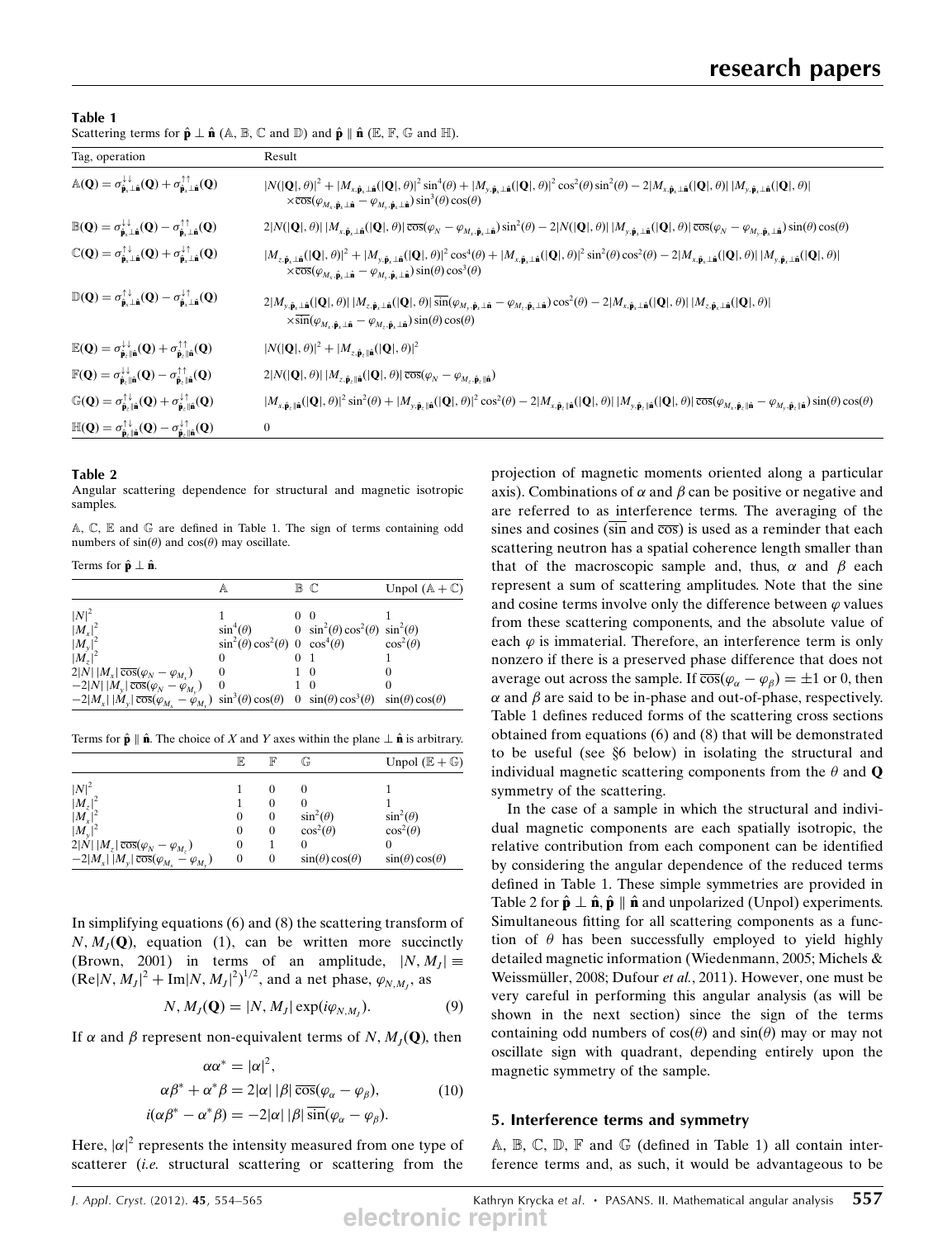able to separate them further on the basis of angular symmetry (*i.e.* comparison of  $+\theta$  and  $-\theta$  scattering) for the majority of samples whose structural morphology is spatially symmetric samples whose structural morphology is spatially symmetric with respect to  $\hat{\mathbf{p}}$ . Naively the interference terms of Table 1 that contain an odd number of  $sin(\theta)$  and  $cos(\theta)$  terms would be expected to oscillate in sign with quadrant, while those containing an even number of  $sin(\theta)$  and  $cos(\theta)$  terms would not. Before fully utilizing  $\pm \theta$  scattering comparisons, however, we need a solid understanding of how the terms of the form  $|\alpha| |\beta| \overline{\sin}(\varphi_{\beta} - \varphi_{\alpha})$  and  $|\alpha| |\beta| \overline{\cos}(\varphi_{\beta} - \varphi_{\alpha})$  may also change<br>sign as a function of quadrant sign as a function of quadrant.

To illustrate this, let us examine the interference term  $\sin^{m}(\theta) \cos^{n}(\theta)$  [i.e.  $\mathbb{A}(\mathbf{Q})$  and  $\mathbb{C}(\mathbf{Q})$  in Table 1], where *n* and *m* are odd integers. The results from simulations for a series of  $2|M_{x,\hat{\mathbf{p}}_x\perp \hat{\mathbf{n}}}(|\mathbf{Q}|,\theta)| |M_{y,\hat{\mathbf{p}}_x\perp \hat{\mathbf{n}}}(|\mathbf{Q}|,\theta)| \overline{\cos}(\varphi_{M_x,\hat{\mathbf{p}}_x\perp \hat{\mathbf{n}}} - \varphi_{M_y,\hat{\mathbf{p}}_x\perp \hat{\mathbf{n}}}) \times$ <br>  $\sum_{n=0}^{m}$ are odd integers. The results from simulations for a series of basic magnetic morphologies are shown in Fig. 2, where each box corresponds to a scattering unit with  $\rho_N = 1$  and  $\rho_M = 1$ , pointing in the direction shown, or  $\rho_M = 0$  where no arrow is shown. From Fig. 2 it becomes evident that closed-domain structures with zero net moment (structures v, vi, vii), of either chirality or a mix of chiral sub-units, contribute positively in all quadrants with maxima at  $\theta = 45$ , 135, 225 and 315°. This is akin to the fourfold symmetry of dipolar structures reported by Michels & Weissmüller  $(2008)$ , and such scattering underscores that, even if there is no net magnetic moment, a prominent scattering contribution can be observed if there is a magnetic modulation along Q.

Structures with a net moment along the  $X$  axis, but not along the  $Y$  axis (structures iii and iv), may contribute positively or negatively in each quadrant, but the scattering will be the same for  $\pm\theta$ . Similarly, structures with a net moment along the Y axis, but not along the X axis *(i.e.* structures iii or iv rotated by 90), may again contribute positively or negatively in each quadrant, with scattering of the same sign for  $\pm \theta$ . However, if there is a net moment along the  $X$  axis and a net moment along the Y axis (as in a unidirectional magnetic



#### Figure 2

The scattering symmetry of  $-2|M_{x,\hat{\mathbf{p}},\pm\hat{\mathbf{n}}}(|\mathbf{Q}|,\theta)| |M_{y,\hat{\mathbf{p}},\pm\hat{\mathbf{n}}}(|\mathbf{Q}|,\theta)| \times$ <br>  $\overline{\cos}(\theta_{\pm\pm\hat{\mathbf{n}},\pm\hat{\mathbf{n}}}|\cos^m(\theta)\cos^n(\theta))$  for odd *m* and *n* is shown for a  $\overline{\cos}(\varphi_{M_x,\hat{\mathbf{p}}_x\perp\hat{\mathbf{n}}} - \varphi_{M_y,\hat{\mathbf{p}}_x\perp\hat{\mathbf{n}}}) \sin^m(\theta) \cos^n(\theta)$ , for odd *m* and *n*, is shown for a series of basic magnetic morphologies. Although the absolute sign may series of basic magnetic morphologies. Although the absolute sign may vary, the relative change of sign as a function of quadrant is key.

domain, structures i and ii), then the resulting scattering contributions oscillate sign with quadrant. Notice that for structures containing a net moment (i through iv) the sign of  $\overline{\cos}(\varphi_{M_x,\hat{\mathbf{p}}_x\perp \hat{\mathbf{n}}} - \varphi_{M_y,\hat{\mathbf{p}}_x\perp \hat{\mathbf{n}}})$  flips when comparing two structures in which either the X or the Y orientation of the moments is which either the  $X$  or the Y orientation of the moments is reversed, but the sign remains unaltered when comparing two structures in which both the  $X$  and the  $Y$  orientations of the moments are reversed. In summary, a scattering difference between  $-\theta$  and  $+\theta$  can arise from a nonzero<br> $-2|M_{\text{max}}(|\mathbf{Q}||\theta)| |M_{\text{max}}(|\mathbf{Q}||\theta)| |\overline{\cos}(\theta_{\text{max}}| \theta_{\text{max}}| \theta_{\text{max}}| \theta_{\text{max}}|) \times$  $\sin^{m}(\theta) \cos^{n}(\theta)$  term if there is a net moment along the X axis<br>and also a net moment along the Y axis (i.e. if there exists a net  $2|M_{x,\hat{\mathbf{p}}_x\perp \hat{\mathbf{n}}}(|\mathbf{Q}|,\theta)| |M_{y,\hat{\mathbf{p}}_x\perp \hat{\mathbf{n}}}(|\mathbf{Q}|,\theta)| \overline{\cos}(\varphi_{M_x,\hat{\mathbf{p}}_x\perp \hat{\mathbf{n}}} - \varphi_{M_y,\hat{\mathbf{p}}_x\perp \hat{\mathbf{n}}}) \times$ <br>  $m^m(\theta) \cos^n(\theta)$  term if there is a net moment along the *X* avis and also a net moment along the  $Y$  axis (*i.e.* if there exists a net canted moment that does not average to zero across the sample).

The simulations shown in Fig. 2 can be used as well to understand the interference between  $N(Q)$  and  $M(Q)$ , where  $N(Q)$  is equivalent in angular symmetry to an  $M(Q)$  of positive net moment. This implies that nuclear–magnetic interferences similar to i through iv could exist, but not structures v through vii, as the sign (direction) of  $N(Q)$  cannot change. Thus, (from B in Table 1) will oscillate sign with quadrant if there is a  $2|N(|\mathbf{Q}|, \theta)| |M_{y, \hat{\mathbf{p}}_x \perp \hat{\mathbf{n}}}(|\mathbf{Q}|, \theta)| \overline{\cos}(\varphi_N - \varphi_{M_y, \hat{\mathbf{p}}_x \perp \hat{\mathbf{n}}}) \sin(\theta) \cos(\theta)$ <br>rom  $\mathbb{R}$  in Table 1) will oscillate sign with quadrant if there is a net moment along the Y axis, but it will exhibit a uniform sign for all quadrants if there are magnetic modulations without a net  $M_{y,\hat{\mathbf{p}}_x\perp \hat{\mathbf{n}}}(|Q|,\theta)$  moment. Conversely,  $2|N(|\mathbf{Q}|,\theta)| \times |M_{\phi}|\sim (|\mathbf{Q}|,\theta)|\overline{\cos}(\theta - \theta)$  solo  $\sin^2(\theta)$  (from  $\mathbb R$  in Table 1)  $|M_{x,\hat{\mathbf{p}}_x\perp\hat{\mathbf{n}}}(|\mathbf{Q}|,\theta)|\overline{\cos}(\varphi_N - \varphi_{M_x,\hat{\mathbf{p}}_x\perp\hat{\mathbf{n}}})\sin^2(\theta)$  (from B in Table 1)<br>and  $2|N(|\mathbf{Q}|, \theta)| |M_{x,x}|\cdot|(\mathbf{Q}|, \theta)|\overline{\cos}(\varphi_N - \varphi_{M_x,x})$  (from F in and  $2|N(|\mathbf{Q}|, \theta)| |M_{z,\hat{\mathbf{p}}_z||\hat{\mathbf{n}}}(|\mathbf{Q}|, \theta)| \overline{\cos}(\varphi_N - \varphi_{M_z,\hat{\mathbf{p}}_z||\hat{\mathbf{n}}})$  (from  $\mathbb{F}$  in Table 1) which do not contain oscillating  $\sin^m(\theta) \cos^n(\theta)$  terms Table 1), which do not contain oscillating  $sin^{m}(\theta) cos^{n}(\theta)$  terms, would be expected to be positive in all quadrants for a net magnetic moment aligned parallel to the positive  $X$  or  $Y$  axis, respectively. Notice how structures iii and iv in Fig. 2, which are similar in pattern but have different domain edge locations, cancel when added together. Combining this long-range isomorphism between  $N(Q)$  and  $M(Q)$ , which is needed for a strong nuclear–magnetic interference term to exist, it becomes highly probable that any nuclear–magnetic interference term observed will originate only from net  $M_{x,\hat{\mathbf{p}}_x\perp \hat{\mathbf{n}}}(|\mathbf{Q}|,\theta)$  or net  $M_{v,\hat{\mathbf{p}}_{v,\hat{\mathbf{p}}}}(|\mathbf{Q}|,\theta)$  moments. To identify these nuclear–magnetic  $(\mathbb{B}^{\prime\text{-}}$  and  $\mathbb{B}^{\prime\prime})$  and magnetic–magnetic (A' and A'', C' and C'', or  $\mathbb{G}'$  and  $\mathbb{G}''$ ) correlations in the experimental data, it is essential to isolate interference terms by comparing  $\pm \theta$  scattering as shown in Table 3.

The remaining interference terms (both from  $D$  in Table 1),  $\cos^2(\theta)$  and  $2|M_{x,\hat{\mathbf{p}}_x\perp \hat{\mathbf{n}}}(\mathbf{Q},\theta)| |M_{z,\hat{\mathbf{p}}_x\perp \hat{\mathbf{n}}}(\mathbf{Q},\theta)| \sin(\phi_{M_x,\hat{\mathbf{p}}_x\perp \hat{\mathbf{n}}}$ <br>  $\phi_{\text{max}}(\mathbf{Q},\theta)| \sin(\theta)$  $2|M_{y,\hat{\mathbf{p}}_x\perp \hat{\mathbf{n}}}(|\mathbf{Q}|,\theta)| |M_{z,\hat{\mathbf{p}}_x\perp \hat{\mathbf{n}}}(|\mathbf{Q}|,\theta)| \overline{\sin(\varphi_{M_y,\hat{\mathbf{p}}_x\perp \hat{\mathbf{n}}} - \varphi_{M_z,\hat{\mathbf{p}}_x\perp \hat{\mathbf{n}}}}) \times$ <br>  $\sum_{s=1}^{\infty}$  $\varphi_{M_z,\hat{\mathbf{p}}_x\perp\hat{\mathbf{n}}}\sin(\theta)\cos(\theta)$ , are observable as a difference in spinflip scattering. They are different from the other interferences in that there is a sine, rather than cosine, dependence to their phase differences. Thus, unlike the previous interferences discussed for which there is a maximum when the interfering terms are in phase, these interferences disappear when the phase difference approaches zero. Instead, they become nonzero only when there is a net phase difference preserved across the sample, which would be indicative of an underlying magnetic chiral structure. While previous research (Brown, 2001; Maleyev, 2004; Schweika, 2010) has shown that a nonzero difference in the spin-flip scattering at  $\theta = 0^{\circ}$  is key to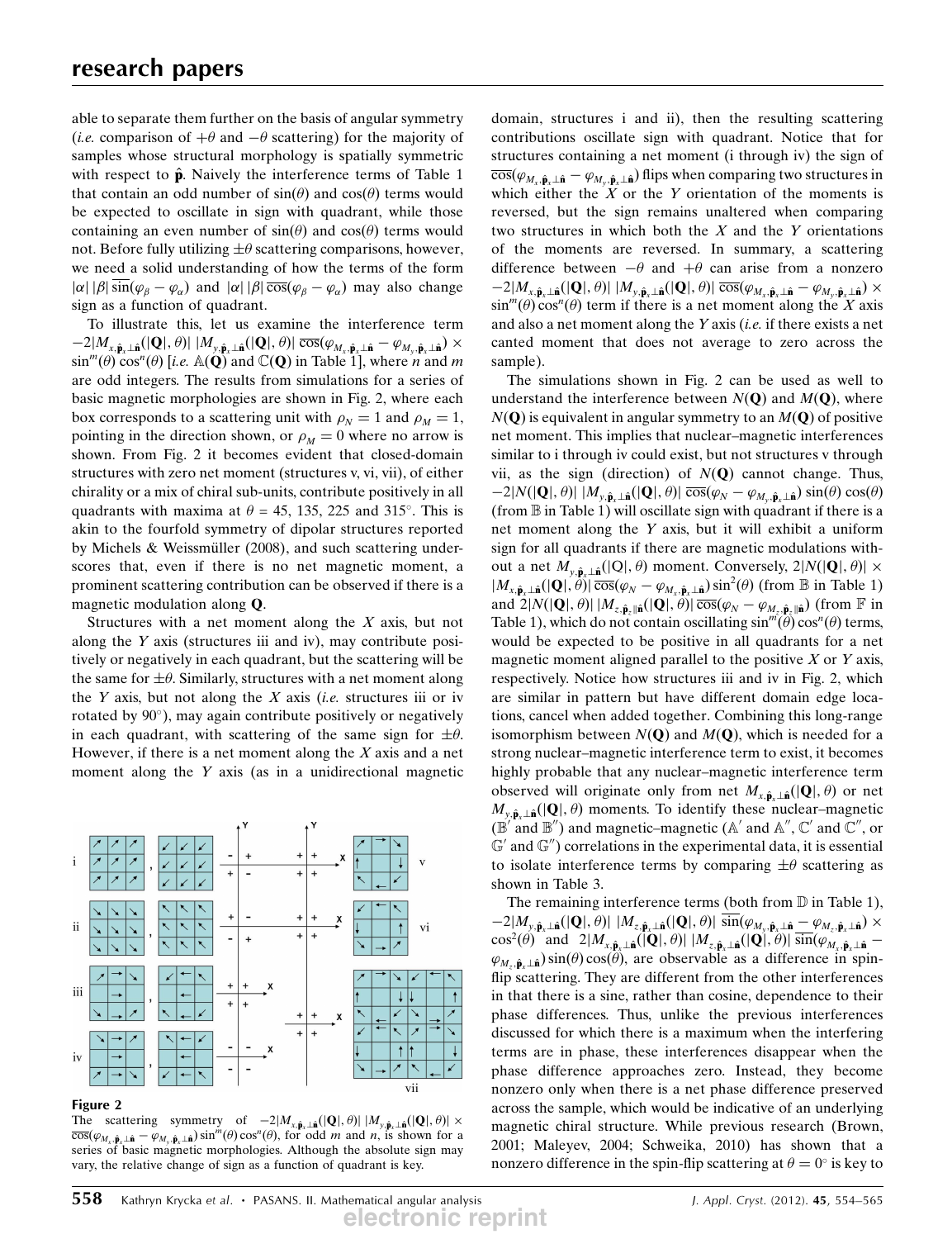| Table 3 |                                        |
|---------|----------------------------------------|
|         | Reduction via symmetry considerations. |

| Tag, operation                                                                                                         | Result                                                                                                                                                                                                                                                                                                                                                                                                                                                                                                                                                                                                                                 |
|------------------------------------------------------------------------------------------------------------------------|----------------------------------------------------------------------------------------------------------------------------------------------------------------------------------------------------------------------------------------------------------------------------------------------------------------------------------------------------------------------------------------------------------------------------------------------------------------------------------------------------------------------------------------------------------------------------------------------------------------------------------------|
| $\mathbb{A}'( \mathbf{Q} ,\theta) = \frac{1}{2} [\mathbb{A}( \mathbf{Q} ,\theta) + \mathbb{A}( \mathbf{Q} ,-\theta)]$  | $ N( \mathbf{Q} ,\theta) ^2 +  M_{x,\hat{\mathbf{p}}_r\perp\hat{\mathbf{n}}}( \mathbf{Q} ,\theta) ^2 \sin^4(\theta) +  M_{y,\hat{\mathbf{p}}_r\perp\hat{\mathbf{n}}}( \mathbf{Q} ,\theta) ^2 \cos^2(\theta) \sin^2(\theta)$<br>Add $-2 M_{x,\hat{\mathbf{p}}_x\perp \hat{\mathbf{n}}}( \mathbf{Q} ,\theta)   M_{y,\hat{\mathbf{p}}_x\perp \hat{\mathbf{n}}}( \mathbf{Q} ,\theta)  \overline{\cos}(\varphi_{M_x,\hat{\mathbf{p}}_x\perp \hat{\mathbf{n}}} - \varphi_{M_y,\hat{\mathbf{p}}_x\perp \hat{\mathbf{n}}}) \sin^3(\theta)\cos(\theta)$ if net $M_x$ , net $M_y$ or closed $M_xM_y$<br>domains                                  |
| $\mathbb{A}''( \mathbf{Q} ,\theta) = \frac{1}{2} [\mathbb{A}( \mathbf{Q} ,\theta) - \mathbb{A}( \mathbf{Q} ,-\theta)]$ | $-2 M_{x,\hat{\mathbf{p}}_x\perp \hat{\mathbf{n}}}( \mathbf{Q} ,\theta)   M_{y,\hat{\mathbf{p}}_x\perp \hat{\mathbf{n}}}( \mathbf{Q} ,\theta)  \overline{\cos}(\varphi_{M_x,\hat{\mathbf{p}}_x\perp \hat{\mathbf{n}}} - \varphi_{M_y,\hat{\mathbf{p}}_x\perp \hat{\mathbf{n}}}) \sin^3(\theta)\cos(\theta)$ if net $M_x$ and net $M_y$ moments                                                                                                                                                                                                                                                                                         |
| $\mathbb{B}'( \mathbf{Q} ,\theta) = \frac{1}{2} [\mathbb{B}( \mathbf{Q} ,\theta) + \mathbb{B}( \mathbf{Q} ,-\theta)]$  | $2 N( \mathbf{Q} ,\theta)   M_{x,\hat{\mathbf{p}}_x\perp \hat{\mathbf{n}}}( \mathbf{Q} ,\theta)  \overline{\cos}(\varphi_N - \varphi_{M_x,\hat{\mathbf{p}}_x\perp \hat{\mathbf{n}}}) \sin^2(\theta)$ if net $M_x$<br>May also observe $-2 N( \mathbf{Q} ,\theta)   M_{y,\hat{\mathbf{p}}_x\perp \hat{\mathbf{n}}}( \mathbf{Q} ,\theta)  \overline{\cos}(\varphi_N - \varphi_{M_x,\hat{\mathbf{p}}_x\perp \hat{\mathbf{n}}}) \sin(\theta) \cos(\theta)$ if zero sum, but spatially modulated $M_y$                                                                                                                                      |
| $\mathbb{B}''( \mathbf{Q} ,\theta) = \frac{1}{2} [\mathbb{B}( \mathbf{Q} ,\theta) - \mathbb{B}( \mathbf{Q} ,-\theta)]$ | $-2 N( \mathbf{Q} ,\theta)   M_{y,\hat{\mathbf{p}}_x\perp \hat{\mathbf{n}}}( \mathbf{Q} ,\theta)  \overline{\cos}(\varphi_N - \varphi_{M_x,\hat{\mathbf{p}}_x\perp \hat{\mathbf{n}}}) \sin(\theta) \cos(\theta)$ if net $M_y$<br>May also observe $2 N( \mathbf{Q} ,\theta)   M_{x,\hat{\mathbf{p}}_x\perp \hat{\mathbf{n}}}( \mathbf{Q} ,\theta)  \overline{\cos}(\varphi_N - \varphi_{M_x,\hat{\mathbf{p}}_x\perp \hat{\mathbf{n}}}) \sin^2(\theta)$ if zero sum, but spatially modulated $M_x$                                                                                                                                      |
| $\mathbb{C}'( \mathbf{Q} ,\theta) = \frac{1}{2} [\mathbb{C}( \mathbf{Q} ,\theta) + \mathbb{C}( \mathbf{Q} ,-\theta)]$  | $ M_{z,\hat{\mathbf{p}}_r\perp\hat{\mathbf{n}}}( \mathbf{Q} ,\theta) ^2+ M_{y,\hat{\mathbf{p}}_r\perp\hat{\mathbf{n}}}( \mathbf{Q} ,\theta) ^2\cos^4(\theta)+ M_{z,\hat{\mathbf{p}}_r\perp\hat{\mathbf{n}}}( \mathbf{Q} ,\theta) ^2\sin^2(\theta)\cos^2(\theta)$<br>Add $-2 M_{x,\hat{\mathbf{p}}_x\perp\hat{\mathbf{n}}}( \mathbf{Q} ,\theta)   M_{y,\hat{\mathbf{p}}_x\perp\hat{\mathbf{n}}}( \mathbf{Q} ,\theta)  \overline{\cos}(\varphi_{M_x,\hat{\mathbf{p}}_x\perp\hat{\mathbf{n}}} - \varphi_{M_y,\hat{\mathbf{p}}_x\perp\hat{\mathbf{n}}}) \sin(\theta)\cos^3(\theta)$ if net $M_x$ , net $M_y$ or closed $M_xM_y$<br>domains |
| $\mathbb{C}''( \mathbf{Q} ,\theta) = \frac{1}{2} [\mathbb{C}( \mathbf{Q} ,\theta) - \mathbb{C}( \mathbf{Q} ,-\theta)]$ | $-2 M_{x,\hat{\mathbf{p}}_{x,\hat{\mathbf{n}}}\perp\hat{\mathbf{n}}}( \mathbf{Q} ,\theta)   M_{y,\hat{\mathbf{p}}_{x,\hat{\mathbf{n}}} \hat{\mathbf{n}}}( \mathbf{Q} ,\theta)  \overline{\cos}(\varphi_{M_{y},\hat{\mathbf{p}}_{x,\hat{\mathbf{n}}}} - \varphi_{M_{y},\hat{\mathbf{p}}_{x,\hat{\mathbf{n}}}}) \sin(\theta) \cos^{3}(\theta)$ if net $M_{x}$ and net $M_{y}$ moments                                                                                                                                                                                                                                                    |
| $\mathbb{G}'( \mathbf{Q} ,\theta) = \frac{1}{2} [\mathbb{G}( \mathbf{Q} ,\theta) + \mathbb{G}( \mathbf{Q} ,-\theta)]$  | $ M_{x,\hat{\mathbf{p}}_{\tau}\ \hat{\mathbf{n}}}( \mathbf{Q} ,\theta) ^2 \sin^2(\theta) +  M_{y,\hat{\mathbf{p}}_{\tau}\ \hat{\mathbf{n}}}( \mathbf{Q} ,\theta) ^2 \cos^2(\theta)$<br>Add $-2 M_{x,\hat{\mathbf{p}}_{z}  \hat{\mathbf{n}}}( \mathbf{Q} ,\theta)   M_{y,\hat{\mathbf{p}}_{z}  \hat{\mathbf{n}}}( \mathbf{Q} ,\theta)  \overline{\cos}(\varphi_{M_{x},\hat{\mathbf{p}}_{z}  \hat{\mathbf{n}}} - \varphi_{M_{y},\hat{\mathbf{p}}_{z}  \hat{\mathbf{n}}}) \sin(\theta) \cos(\theta)$ if $M_{x}$ , net $M_{y}$ or closed $M_{x}M_{y}$ domains                                                                              |
| $\mathbb{G}''( \mathbf{Q} ,\theta) = \frac{1}{2} [\mathbb{G}( \mathbf{Q} ,\theta) - \mathbb{G}( \mathbf{Q} ,-\theta)]$ | $-2 M_{x,\hat{\mathbf{p}}_{z}  \hat{\mathbf{n}}}( \mathbf{Q} ,\theta)   M_{y,\hat{\mathbf{p}}_{z}  \hat{\mathbf{n}}}( \mathbf{Q} ,\theta)  \overline{\cos}(\varphi_{M_{x},\hat{\mathbf{p}}_{z}  \hat{\mathbf{n}}} - \varphi_{M_{y},\hat{\mathbf{p}}_{z}  \hat{\mathbf{n}}}) \sin(\theta)\cos(\theta)$ if net $M_{x}$ and net $M_{y}$ moments                                                                                                                                                                                                                                                                                           |

identifying chiral structures, the  $\theta$  dependence of this difference can reveal the components of magnetization  $[M_{z,\hat{\mathbf{p}}}\_{{\hat{\mathbf{n}}}}(\mathbf{Q})$ and  $M_{x,\hat{\mathbf{p}}_x\perp\hat{\mathbf{n}}}(\mathbf{Q})$  or  $M_{z,\hat{\mathbf{p}}_x\perp\hat{\mathbf{n}}}(\mathbf{Q})$  and  $M_{y,\hat{\mathbf{p}}_x\perp\hat{\mathbf{n}}}(\mathbf{Q})$  that participate in the spin spiral.

#### 6. General cases for nuclear and magnetic separation

Assorted constraints regarding structural uniformity, the relative strengths of the magnetic moments oriented in specific directions or the correlation between scattering terms may be applied to simplify further the scattering equations given in Tables 1 and 3 in order to isolate the structural and magnetic components. In the remaining part of this paper we describe some commonly encountered cases, their reduced scattering equations and the specific requirements that must be met for usage. The results are summarized in Table 4. Let us begin with the most general conditions in which one has no knowledge of sample isotropy or the relative behavior of the magnetic components.

#### 6.1. Case 1: general  $\hat{\bf p} \parallel \hat{\bf n}$

For  $\hat{\mathbf{p}} \parallel \hat{\mathbf{n}}$ , equation (8) reduces to

$$
|N(\mathbf{Q})|^2 + |M_{z,\hat{\mathbf{p}}_z\parallel\hat{\mathbf{n}}}(\mathbf{Q})|^2 = \mathbb{E}(\mathbf{Q}),
$$
  
\n
$$
|M_{x,\hat{\mathbf{p}}_z\parallel\hat{\mathbf{n}}}(|\mathbf{Q}|, 90^\circ)|^2 = \mathbb{G}(|\mathbf{Q}|, 90^\circ),
$$
  
\n
$$
|M_{y,\hat{\mathbf{p}}_z\parallel\hat{\mathbf{n}}}(|\mathbf{Q}|, 0^\circ)|^2 = \mathbb{G}(|\mathbf{Q}|, 0^\circ).
$$
\n(11)

The interference term between  $M_{x,\hat{\mathbf{p}}_{\text{v}}||\hat{\mathbf{n}}}(\mathbf{Q})$  and  $M_{y,\hat{\mathbf{p}}_{\text{v}}||\hat{\mathbf{n}}}(\mathbf{Q})$ vanishes at  $\theta = 0$  and 90°, yet the original choice of the X and Y axes is arbitrary within the  $\hat{\mathbf{p}} \parallel \hat{\mathbf{n}}$  geometry. The underlying mathematics does not preclude the existence of interference terms arising from moments that are linear combinations of  $M_{x,\hat{\mathbf{p}}_z\parallel\hat{\mathbf{n}}}(\mathbf{Q})$  and  $M_{y,\hat{\mathbf{p}}_z\parallel\hat{\mathbf{n}}}(\mathbf{Q})$ . Thus, it is more general to express

 $\mathbb{G}(\mathbf{Q})$  in terms of a net magnetic moment that is both  $\perp \mathbf{Q}$ and  $\perp \hat{\mathbf{n}}$ , namely  $M_{\theta \pm 90^\circ, \hat{\mathbf{p}}_\tau | \hat{\mathbf{n}}}(Q)$ , plus an interference that arises from the projection of magnetic moments, namely  $M_{\theta+45^\circ,\hat{\mathbf{p}}_z\parallel\hat{\mathbf{n}}}(\mathbf{Q})$  and  $M_{\theta-45^\circ,\hat{\mathbf{p}}_z\parallel\hat{\mathbf{n}}}(\mathbf{Q})$ , onto coordinates axes which<br>are defined to be  $\hat{\mathbf{p}}_z$  and located at  $\theta + 45^\circ$  and  $\theta - 45^\circ$ are defined to be  $\perp \hat{\mathbf{n}}$  and located at  $\theta + 45^{\circ}$  and  $\theta - 45^{\circ}$ ,<br>respectively Thus (Case 1 Table 4) respectively. Thus (Case 1, Table 4),

$$
|M_{\theta\pm90^\circ,\hat{\mathbf{p}}_z\parallel\hat{\mathbf{n}}}(\mathbf{Q})|^2 - |M_{\theta+45^\circ,\hat{\mathbf{p}}_z\parallel\hat{\mathbf{n}}}(|\mathbf{Q}|,\theta)| |M_{\theta-45^\circ,\hat{\mathbf{p}}_z\parallel\hat{\mathbf{n}}}(|\mathbf{Q}|,\theta)|
$$
  
 
$$
\times \overline{\cos}(\varphi_{M_{\theta+45^\circ},\hat{\mathbf{p}}_z\parallel\hat{\mathbf{n}}} - \varphi_{M_{\theta-45^\circ},\hat{\mathbf{p}}_z\parallel\hat{\mathbf{n}}}) = \mathbb{G}(\mathbf{Q}). \tag{12}
$$

This representation is distinct from previous descriptions in that the defined directions of measured magnetism rotate with Q. This geometry is ideal for measuring magnetic moments  $\perp \hat{\mathbf{p}}$  if there is no interference between  $M_{\theta+45^\circ,\hat{\mathbf{p}}_r\parallel\hat{\mathbf{n}}}(|\mathbf{Q}|,\theta)$  and  $M_{\theta-45}$ ,  $_{\theta_{\epsilon}}$  || $_{\theta}$ (|Q|,  $\theta$ ). However, equation (12) would tend toward zero if the interference term were sufficiently strong, complicating the extraction of  $|M_{\theta \pm 90^\circ, \hat{\mathbf{p}}_z}||\hat{\mathbf{a}}(\mathbf{Q})|^2$ . It is also difficult to senarate  $|N(\mathbf{Q})|^2$  from  $|M_{\phi}$ ,  $|\hat{\mathbf{Q}}|^2$  from  $\mathbb{E}$  (Table 1) alone separate  $|N(\mathbf{Q})|^2$  from  $|M_{z,\hat{\mathbf{p}},\perp\hat{\mathbf{n}}}(\mathbf{Q})|^2$  from  $\mathbb E$  (Table 1) alone.

#### 6.2. Case 2: N and  $M_X$  in phase for  $\hat{\bf p} \parallel \hat{\bf n}$

However, if it were known that  $|N(\mathbf{Q})|^2$  and  $|M_{z,\hat{\mathbf{p}}_x\perp\hat{\mathbf{n}}}(\mathbf{Q})|^2$ were fully in phase  $[i.e. \vert \overline{\cos}(\varphi_N - \varphi_{M_z, \hat{\mathbf{p}}_z \Vert \hat{\mathbf{a}}}) \vert \Rightarrow 1$ , where the long-range nuclear and magnetic morphologies share the same structure factors, as is typical under conditions of magnetic saturation], then it would be possible to separate these terms (Case 2, Table 4) using

$$
|N(\mathbf{Q})|^2, |M_{z,\hat{\mathbf{p}}_z||\hat{\mathbf{n}}}(\mathbf{Q})|^2 = \frac{1}{2} \Big\{ \mathbb{E}(\mathbf{Q}) \pm \left[ \mathbb{E}^2(\mathbf{Q}) - \mathbb{F}^2(\mathbf{Q}) \right]^{1/2} \Big\},\tag{13}
$$

where the larger of the two terms [usually  $|N(Q)|^2$ ] corre-<br>sponds to the positive root. If additionally the structure is sponds to the positive root. If additionally the structure is known to be independent of the applied field, then it would be reasonable to use  $|N(Q)|^2$  obtained from equation (13) at saturation as input for equation (11) in order to extract

*J. Appl. Cryst.* (2012). 45, 554–565 **Kathryn Krycka et al. • PASANS. II. Mathematical angular analysis 559 electronic reprint**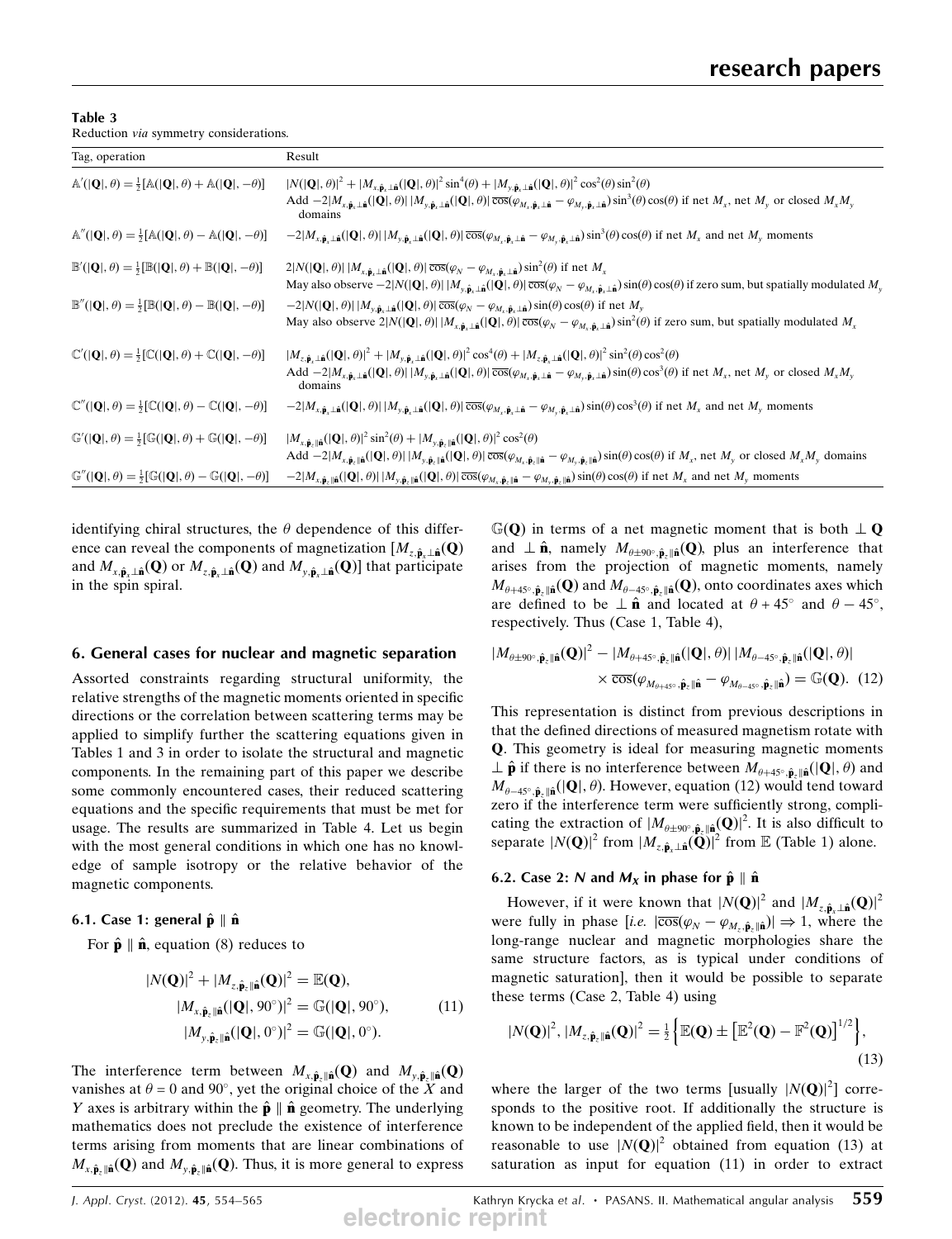#### Table 4

Four cross-section analysis procedures.

The condition of  $|\overline{\cos}(\varphi_1 - \varphi_2)| \Rightarrow 1$  implies that the constituent terms are in phase. General cases 1 and 3 are not repeated, but can be used for every  $\hat{\mathbf{p}} \parallel \hat{\mathbf{n}}$  or  $\hat{\mathbf{n}}$  into a structure of  $\theta$  and  $\$  $\hat{\mathbf{p}} \perp \hat{\mathbf{n}}$  situation, respectively.  $\beta(\mathbf{Q})$  is defined in the text.

| Case             | Requirements for $\hat{\mathbf{p}}_z \parallel \hat{\mathbf{n}}$                                                                                                                                                                                                                                                                                                                                                                                                                                         | Equations                                                                                                                                                                                                                                                                                                                                                                                                                                                                                                                                                                                                                                                                                                                       |
|------------------|----------------------------------------------------------------------------------------------------------------------------------------------------------------------------------------------------------------------------------------------------------------------------------------------------------------------------------------------------------------------------------------------------------------------------------------------------------------------------------------------------------|---------------------------------------------------------------------------------------------------------------------------------------------------------------------------------------------------------------------------------------------------------------------------------------------------------------------------------------------------------------------------------------------------------------------------------------------------------------------------------------------------------------------------------------------------------------------------------------------------------------------------------------------------------------------------------------------------------------------------------|
| $\mathbf{1}$     | None                                                                                                                                                                                                                                                                                                                                                                                                                                                                                                     | $ N(\mathbf{Q}) ^2 +  M_{z,\hat{\mathbf{p}}_z  \hat{\mathbf{n}}}(\mathbf{Q}) ^2 = \mathbb{E}(\mathbf{Q})$<br>$\left M_{\theta\pm90^\circ,\hat{\mathbf{p}}_z \hat{\mathbf{n}}}\left(\mathbf{Q}\right)\right ^2-\left M_{\theta+45^\circ,\hat{\mathbf{p}}_z \hat{\mathbf{n}}}\left(\mathbf{Q}\right)\right \left M_{\theta-45^\circ,\hat{\mathbf{p}}_z \hat{\mathbf{n}}}\left(\mathbf{Q}\right)\right \overline{\cos}(\varphi_{M_{\theta+45^\circ},\hat{\mathbf{p}}_z \hat{\mathbf{n}}}-\varphi_{M_{\theta-45^\circ},\hat{\mathbf{p}}_z \hat{\mathbf{n}}})=\mathbb{G}(\mathbf{Q})$                                                                                                                                                |
| $\boldsymbol{2}$ | $ \overline{\cos}(\varphi_N - \varphi_{M_z, \hat{\mathbf{p}}_z \parallel \hat{\mathbf{n}}})  \Rightarrow 1$                                                                                                                                                                                                                                                                                                                                                                                              | $ N(\mathbf{Q}) ^2$ , $ M_{z,\hat{\mathbf{p}}_z  \hat{\mathbf{n}}}(\mathbf{Q}) ^2 = \frac{1}{2} \{ \mathbb{E}(\mathbf{Q}) \pm [\mathbb{E}^2(\mathbf{Q}) - \mathbb{F}^2(\mathbf{Q})]^{1/2} \}$                                                                                                                                                                                                                                                                                                                                                                                                                                                                                                                                   |
|                  |                                                                                                                                                                                                                                                                                                                                                                                                                                                                                                          |                                                                                                                                                                                                                                                                                                                                                                                                                                                                                                                                                                                                                                                                                                                                 |
| Case             | Requirements for $\hat{\mathbf{p}}_x \perp \hat{\mathbf{n}}$                                                                                                                                                                                                                                                                                                                                                                                                                                             | Equations                                                                                                                                                                                                                                                                                                                                                                                                                                                                                                                                                                                                                                                                                                                       |
| 3                | None                                                                                                                                                                                                                                                                                                                                                                                                                                                                                                     | $ N( \mathbf{Q} , 0^{\circ}) ^2 = \mathbb{A}( \mathbf{Q} , 0^{\circ})$<br>$ N( \mathbf{Q} , 90^{\circ}) ^2 +  M_{x, \hat{\mathbf{p}}_+ \perp \hat{\mathbf{n}}}( \mathbf{Q} , 90^{\circ}) ^2 = \mathbb{A}( \mathbf{Q} , 90^{\circ})$<br>$ M_{y,\hat{\mathbf{p}}_r\perp \hat{\mathbf{n}}}( \mathbf{Q} ,0^\circ) ^2+ M_{z,\hat{\mathbf{p}}_r\perp \hat{\mathbf{n}}}( \mathbf{Q} ,0^\circ) ^2=\mathbb{C}( \mathbf{Q} ,0^\circ)$<br>$ M_{z,\hat{\mathbf{p}}_{\nu}\perp\hat{\mathbf{n}}}( \mathbf{Q} , 90^{\circ}) ^2 = \mathbb{C}( \mathbf{Q} , 90^{\circ})$<br>$ N(\mathbf{Q}) ^2 - \tan^2(\theta) M_{z,\hat{\mathbf{p}}_x \perp \hat{\mathbf{n}}}(\mathbf{Q}) ^2 = \mathbb{A}(\mathbf{Q}) - \tan^2(\theta) \mathbb{C}(\mathbf{Q})$ |
| 4                | Isotropic $ N(Q) $                                                                                                                                                                                                                                                                                                                                                                                                                                                                                       | $ N(\mathbf{Q}) ^2 =  N( \mathbf{Q} , 0^{\circ}) ^2 = \mathbb{A}( \mathbf{Q} , 0^{\circ})$<br>$ M_{x,\hat{\mathbf{p}}_{x} \perp \hat{\mathbf{n}}}( \mathbf{Q} , 90^{\circ}) ^2 = \mathbb{A}( \mathbf{Q} , 90^{\circ}) - \mathbb{A}( \mathbf{Q} , 0^{\circ})$                                                                                                                                                                                                                                                                                                                                                                                                                                                                    |
| 5A               | Isotropic $ N(Q) $<br>$ \overline{\cos}(\varphi_{N}-\varphi_{M_{x},\hat{\mathbf{p}}_{x}\perp \hat{\mathbf{n}}}) \Rightarrow 1$<br>$ N(\mathbf{Q})   M_{y,\hat{\mathbf{p}}_x \perp \hat{\mathbf{n}}}(\mathbf{Q})  \overline{\cos}(\varphi_N - \varphi_{M_y,\hat{\mathbf{p}}_x \perp \hat{\mathbf{n}}}) \Rightarrow 0$                                                                                                                                                                                     | $ N(\mathbf{Q}) ^2 =  N( \mathbf{Q} , 0^{\circ}) ^2 = \mathbb{A}( \mathbf{Q} , 0^{\circ})$<br>$ M_{x,\hat{\mathbf{p}}_{\tau}\perp\hat{\mathbf{n}}}(\mathbf{Q}) ^2 = \mathbb{B}^2(\mathbf{Q})/4 \sin^4(\theta) \mathbb{A}( \mathbf{Q} , 0^{\circ})$<br>$\cos^4(\theta) M_{y,\hat{\mathbf{p}},\perp \hat{\mathbf{n}}}(\mathbf{Q}) ^2 +  M_{z,\hat{\mathbf{p}},\perp \hat{\mathbf{n}}}(\mathbf{Q}) ^2 = \mathbb{C}(\mathbf{Q}) -  M_{x,\hat{\mathbf{p}},\perp \hat{\mathbf{n}}}(\mathbf{Q}) ^2 \sin^2(\theta) \cos^4(\theta)$                                                                                                                                                                                                      |
| 5B               | Isotropic $ N(Q) $<br>$ \overline{\cos}(\varphi_N - \varphi_{M_r, \hat{\mathbf{p}}_r \perp \hat{\mathbf{n}}})  \Rightarrow 1$<br>Net (or zero) $M_{v}$                                                                                                                                                                                                                                                                                                                                                   | $ N(\mathbf{Q}) ^2 =  N( \mathbf{Q} , 0^{\circ}) ^2 = \mathbb{A}( \mathbf{Q} , 0^{\circ})$<br>$ M_{x,\hat{\mathbf{p}}_{\nu}\perp\hat{\mathbf{n}}}(\mathbf{Q}) ^2 = \mathbb{B}^2(\mathbf{Q})/4\sin^4(\theta)\mathbb{A}( \mathbf{Q} ,0^{\circ})$                                                                                                                                                                                                                                                                                                                                                                                                                                                                                  |
| 6A               | $ M_{x,\hat{\mathbf{p}}_x\perp \hat{\mathbf{n}}}(\mathbf{Q}) ^2 =  M_{y,\hat{\mathbf{p}}_x\perp \hat{\mathbf{n}}}(\mathbf{Q}) ^2 =  M_{z,\hat{\mathbf{p}}_x\perp \hat{\mathbf{n}}}(\mathbf{Q}) ^2 \equiv  M_{\text{equiv}}(\mathbf{Q}) ^2$<br>$ M_{x,\hat{\mathbf{p}}_{y}\perp\hat{\mathbf{n}}}   M_{y,\hat{\mathbf{p}}_{y}\perp\hat{\mathbf{n}}}  \overline{\cos}(\varphi_{M_{y},\hat{\mathbf{p}}_{y}\perp\hat{\mathbf{n}}} - \varphi_{M_{y},\hat{\mathbf{p}}_{y}\perp\hat{\mathbf{n}}}) \Rightarrow 0$ | $ M_{\text{equiv}} ^2 = \mathbb{C}(\mathbf{Q})/[1 + \cos^2(\theta) - 2\sin(\theta)\cos^3(\theta)]$<br>$ N(\mathbf{Q}) ^2 = \mathbb{A}(\mathbf{Q}) - \sin^2(\theta)  M_{\text{empty}} ^2$                                                                                                                                                                                                                                                                                                                                                                                                                                                                                                                                        |
| 6B               | $ M_{x,\hat{\mathbf{p}}_x\pm\hat{\mathbf{n}}} ^2 =  M_{y,\hat{\mathbf{p}}_x\pm\hat{\mathbf{n}}} ^2 =  M_{z,\hat{\mathbf{p}}_x\pm\hat{\mathbf{n}}} ^2 \equiv  M_{\text{equiv}} ^2$<br>$\overline{\cos}(\varphi_{M_x} - \varphi_{M_y}) \Rightarrow 1$                                                                                                                                                                                                                                                      | $ M_{\text{equiv}}(\mathbf{Q}) ^2 = \mathbb{C}(\mathbf{Q})/[1 + \cos^2(\theta)]$<br>$ N(\mathbf{Q}) ^2 = \mathbb{A}(\mathbf{Q}) -  M_{\text{equiv}} ^2[\sin^2(\theta) - 2\sin^3(\theta)\cos(\theta)]$                                                                                                                                                                                                                                                                                                                                                                                                                                                                                                                           |
| 7                | $ M_{y,\hat{\mathbf{p}}_x\perp\hat{\mathbf{n}}}(\mathbf{Q}) $ and $ M_{z,\hat{\mathbf{p}}_x\perp\hat{\mathbf{n}}}(\mathbf{Q}) \Rightarrow 0$                                                                                                                                                                                                                                                                                                                                                             | $ M_{x,\hat{\mathbf{p}}_r\perp \hat{\mathbf{n}}}(\mathbf{Q}) ^2 = \mathbb{C}(\mathbf{Q})/\sin^2(\theta)\cos^2(\theta)$<br>$ N(\mathbf{Q}) ^2 = \mathbb{A}(\mathbf{Q}) -  M_{x,\hat{\mathbf{p}}_x \perp \hat{\mathbf{n}}}(\mathbf{Q}) ^2 \sin^4(\theta)$                                                                                                                                                                                                                                                                                                                                                                                                                                                                         |
| <b>8A</b>        | $ \overline{\cos}(\varphi_N - \varphi_{M_r, \hat{\mathbf{p}}_r \perp \hat{\mathbf{n}}})  \Rightarrow 1$<br>$ N(\mathbf{Q})   M_{y,\hat{\mathbf{p}}_x \perp \hat{\mathbf{n}}}(\mathbf{Q})  \overline{\cos}(\varphi_N - \varphi_{M_y,\hat{\mathbf{p}}_x \perp \hat{\mathbf{n}}}) \Rightarrow 0$                                                                                                                                                                                                            | $ N(\mathbf{Q}) ^2 = \frac{1}{2} \{ \mathbb{A}(\mathbf{Q}) \pm [\mathbb{A}^2(\mathbf{Q}) - \mathbb{B}^2(\mathbf{Q})]^{1/2} \}$<br>$ M_{x,\hat{\mathbf{p}}_r\perp\hat{\mathbf{n}}}(\mathbf{Q}) ^2 = \mathbb{B}^2(\mathbf{Q})/4 \sin^4(\theta)  N(\mathbf{Q}) ^2$                                                                                                                                                                                                                                                                                                                                                                                                                                                                 |
| <b>8B</b>        | $ \overline{\cos}(\varphi_N - \varphi_{M_x, \hat{\mathbf{p}}_x \perp \hat{\mathbf{n}}})  \Rightarrow 1$<br>Net (or zero) $M_{y, \hat{\mathbf{p}}_x \perp \hat{\mathbf{n}}}(\mathbf{Q})$                                                                                                                                                                                                                                                                                                                  | $ N(\mathbf{Q}) ^2 = \frac{1}{2} \{ \mathbb{A}(\mathbf{Q}) \pm [\mathbb{A}^2(\mathbf{Q}) - \mathbb{B}^2(\mathbf{Q})]^{1/2} \}$<br>$ M_{x,\hat{\mathbf{p}}_r\perp \hat{\mathbf{n}}}(\mathbf{Q}) ^2 = \mathbb{B}^2(\mathbf{Q})/4 \sin^4(\theta)  N(\mathbf{Q}) ^2$                                                                                                                                                                                                                                                                                                                                                                                                                                                                |
| 9Α               | $ \overline{\cos}(\varphi_N - \varphi_{M_\gamma,\hat{\mathbf{p}}_\chi \perp \hat{\mathbf{n}}})  \Rightarrow 1$<br>$ N(\mathbf{Q})   M_{x,\hat{\mathbf{p}}_x \perp \hat{\mathbf{n}}}(\mathbf{Q})  \overline{\cos}(\varphi_N - \varphi_{M_x,\hat{\mathbf{p}}_x \perp \hat{\mathbf{n}}}) \Rightarrow 0$                                                                                                                                                                                                     | $ N(\mathbf{Q}) ^2 = \frac{1}{2} \{ \mathbb{A}(\mathbf{Q}) \pm [\mathbb{A}^2(\mathbf{Q}) - \mathbb{B}^2(\mathbf{Q})]^{1/2} \}$<br>$ M_{v,\hat{\mathbf{p}}_{v}\perp \hat{\mathbf{n}}}(\mathbf{Q}) ^2 = \mathbb{B}^2(\mathbf{Q})/4 \sin^2(\theta) \cos^2(\theta)  N(\mathbf{Q}) ^2$                                                                                                                                                                                                                                                                                                                                                                                                                                               |
| 9B               | $ \overline{\cos}(\varphi_N - \varphi_{M_v, \hat{\mathbf{p}}_v \perp \hat{\mathbf{n}}})  \Rightarrow 1$<br>Net (or zero) $ M_{x,\hat{\mathbf{p}}_x\perp \hat{\mathbf{n}}}(\mathbf{Q}) $                                                                                                                                                                                                                                                                                                                  | $ N(\mathbf{Q}) ^2 = \frac{1}{2} \{ \mathbb{A}(\mathbf{Q}) \pm [\mathbb{A}^2(\mathbf{Q}) - \mathbb{B}^2(\mathbf{Q})]^{1/2} \}$<br>$ M_{y,\hat{\mathbf{p}}_x\perp\hat{\mathbf{n}}}(\mathbf{Q}) ^2 = \mathbb{B}^{\prime\prime 2}(\mathbf{Q})/4 \sin^2(\theta) \cos^2(\theta)  N(\mathbf{Q}) ^2$                                                                                                                                                                                                                                                                                                                                                                                                                                   |
| 10A              | $ \overline{\cos}(\varphi_N - \varphi_{M_x, \hat{\mathbf{p}}_x \perp \hat{\mathbf{n}}})  \Rightarrow 1$<br>$ \overline{\cos}(\varphi_N - \varphi_{M_\nu, \hat{\mathbf{p}}_\chi \perp \hat{\mathbf{n}}})  \Rightarrow 1$                                                                                                                                                                                                                                                                                  | $ N(\mathbf{Q}) ^2$ , $\beta(\mathbf{Q}) = \frac{1}{2} \{ \mathbb{A}(\mathbf{Q}) \pm [\mathbb{A}^2(\mathbf{Q}) - \mathbb{B}^2(\mathbf{Q})]^{1/2} \}$ with<br>$ M_{z,\hat{\mathbf{p}}_{\nu}\perp \hat{\mathbf{n}}}(\mathbf{Q}) ^2 = \mathbb{C}(\mathbf{Q}) - \beta(\mathbf{Q})/\tan^2(\theta)$                                                                                                                                                                                                                                                                                                                                                                                                                                   |
| 10B              | Net or zero $M_{x,\hat{\mathbf{p}}_{x} \perp \hat{\mathbf{n}}}(\mathbf{Q})$<br>Net or zero $M_{y, \hat{\mathbf{p}}_x \perp \hat{\mathbf{n}}}(\mathbf{Q})$<br>$ \overline{\cos}(\varphi_N-\varphi_{M_x,\hat{\mathbf{p}}_x\perp \hat{\mathbf{n}}}) \Rightarrow 1$<br>$ \overline{\cos}(\varphi_N - \varphi_{M_v, \hat{\mathbf{p}}_x \perp \hat{\mathbf{n}}})  \Rightarrow 1$                                                                                                                               | $ N(\mathbf{Q}) ^2$ , $\beta(\mathbf{Q}) = \frac{1}{2} \{ \mathbb{A}(\mathbf{Q}) \pm [\mathbb{A}^2(\mathbf{Q}) - \mathbb{B}^2(\mathbf{Q})]^{1/2} \}$<br>$ M_{z,\hat{\mathbf{p}}_{\nu}\perp\hat{\mathbf{n}}}(\mathbf{Q}) ^2 = \mathbb{C}'(\mathbf{Q}) - \beta(\mathbf{Q})/\tan^2(\theta)$<br>$ M_{x,\hat{\mathbf{p}},\perp \hat{\mathbf{n}}}(\mathbf{Q}) ^2 = \mathbb{B}^2(\mathbf{Q})/4 \sin^4(\theta)  N(\mathbf{Q}) ^2$<br>$ M_{y,\hat{\mathbf{p}}_{x}+\hat{\mathbf{n}}}(\mathbf{Q}) ^{2} = \mathbb{B}^{"2}(\mathbf{Q})/4 \sin^{2}(\theta) \cos^{2}(\theta)  N(\mathbf{Q}) ^{2}$                                                                                                                                              |

 $|M_{z,\hat{\mathbf{p}}_{\perp}|\hat{\mathbf{n}}}(Q)|^2$  at lower field conditions. Note, however, that this approach extracts the Fourier transform of the net moments pointing along Z, rather than the Fourier transform of the magnetic domains that point along  $\pm Z$  that direct measurement of  $|M_Z|^2$  would yield. These extractions may<br>vary considerably when the sample is far from magnetic vary considerably when the sample is far from magnetic saturation.

#### 6.3. Case 3: general  $\hat{\mathbf{p}} \perp \hat{\mathbf{n}}$

Since  $\hat{\mathbf{p}} \parallel \hat{\mathbf{n}}$  does not always allow for unique separation of the magnetic components, we shall focus the remainder of the paper on the  $\hat{\mathbf{p}} \perp \hat{\mathbf{n}}$  geometry. The angular-dependent scattering equations of Table 1 simplify greatly along the coordinate axes, defined by  $\hat{\mathbf{p}}$  and  $\hat{\mathbf{n}}$ , in this most general case (Case 3, Table 4) as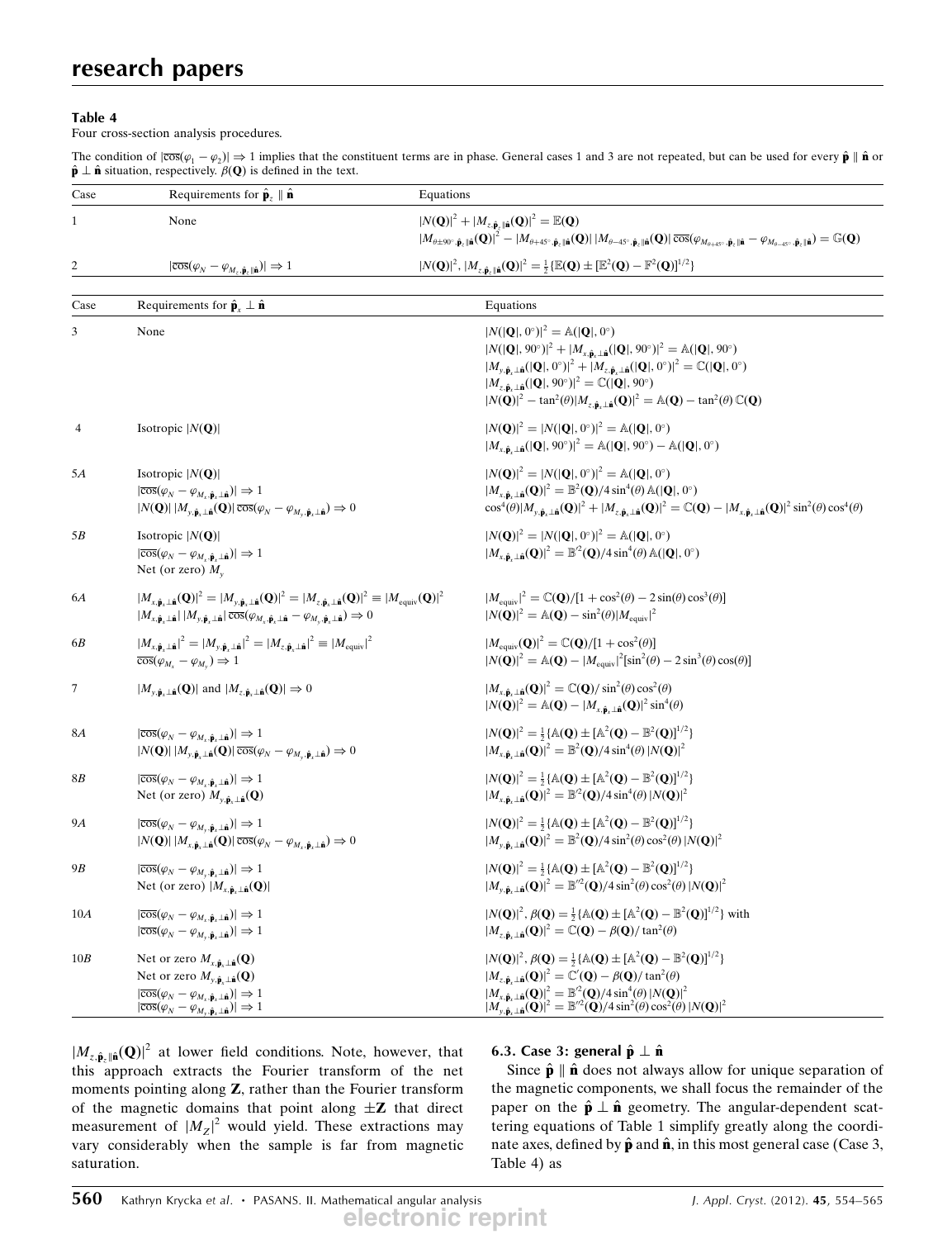$$
|N(|\mathbf{Q}|, 0^{\circ})|^2 = \mathbb{A}(|\mathbf{Q}|, 0^{\circ}),
$$
  
\n
$$
|N(|\mathbf{Q}|, 90^{\circ})|^2 + |M_{x, \hat{\mathbf{p}}_x \perp \hat{\mathbf{n}}}(|\mathbf{Q}|, 90^{\circ})|^2 = \mathbb{A}(|\mathbf{Q}|, 90^{\circ}),
$$
  
\n
$$
|M_{y, \hat{\mathbf{p}}_x \perp \hat{\mathbf{n}}}(|\mathbf{Q}|, 0^{\circ})|^2 + |M_{z, \hat{\mathbf{p}}_x \perp \hat{\mathbf{n}}}(|\mathbf{Q}|, 0^{\circ})|^2 = \mathbb{C}(|\mathbf{Q}|, 0^{\circ}),
$$
  
\n
$$
|M_{z, \hat{\mathbf{p}}_x \perp \hat{\mathbf{n}}}(|\mathbf{Q}|, 90^{\circ})|^2 = \mathbb{C}(|\mathbf{Q}|, 90^{\circ}).
$$
 (14)

A 2:1 symmetry would be expected for the spin-flip scattering along  $\theta = 0^\circ$  and  $\theta = 90^\circ$ , respectively, if  $|M_{z,\hat{\mathbf{p}}_z\perp\hat{\mathbf{n}}}(\mathbf{Q})|^2$  is isotropic and  $|M_{z,\hat{\mathbf{p}}_z\perp \hat{\mathbf{n}}}(\mathbf{Q})|^2 = |M_{y,\hat{\mathbf{p}}_x\perp \hat{\mathbf{n}}}(\mathbf{Q})|^2$ . Additionally, a<br>partial separation of terms for arbitrary  $\theta$  involving only partial separation of terms for arbitrary  $\theta$  involving only  $[N(Q)]^2$  and  $[M_{z\hat{p}+p\hat{p}}(Q)]^2$  (Case 3, Table 4) can be performed using

$$
|N(\mathbf{Q})|^2 - \tan^2(\theta) |M_{z,\hat{\mathbf{p}}_x\perp \hat{\mathbf{n}}}(\mathbf{Q})|^2 = \mathbb{A}(\mathbf{Q}) - \tan^2(\theta) \mathbb{C}(\mathbf{Q}) \tag{15}
$$

for  $\theta \neq 90, 270^{\circ}$ . Equation (15) could be particularly useful for determining whether  $|N(\mathbf{Q})|^2$  is isotropic if  $|N(\mathbf{Q})|\gg$  $|M_{z,\hat{\mathbf{n}}_x|\hat{\mathbf{n}}}(\mathbf{Q})|$  or if  $|M_{z,\hat{\mathbf{n}}_x|\hat{\mathbf{n}}}(\mathbf{Q})|$  is constant as a function of  $\theta$ . For samples that do not deform when the direction of the applied field is altered, equations (14) and (15) in conjunction with rotation of the sample (or equivalently rotation of the applied field from **X** to **Y**) would allow  $|N(|\mathbf{Q}|, 0^{\circ})|^2$ ,  $|N(|\mathbf{Q}|, 90^{\circ})|^2$ <br>and  $|M_{\text{max}}(|\mathbf{Q}|, 90^{\circ})|^2$   $|M_{\text{max}}(|\mathbf{Q}|, 0^{\circ})|^2$  to be resolved at and  $|M_{x,\hat{\mathbf{p}}_x\perp \hat{\mathbf{n}}}(|\mathbf{Q}|, 90^\circ)|^2$ ,  $|M_{x,\hat{\mathbf{p}}_x\perp \hat{\mathbf{n}}}(|\mathbf{Q}|, 0^\circ)|^2$  to be resolved at any field condition, as well as  $|M_{x,x}(|\mathbf{Q}|, 0^\circ)|^2$  to be sepaany field condition, as well as  $|M_{z,\hat{\mathbf{p}}_x\perp\hat{\mathbf{n}}}(|\mathbf{Q}|,0)$ <sup>2</sup> to be sepa-<br>rated from  $|M_{z,x}(|\mathbf{Q}|,0)$ <sup>2</sup> rated from  $|M_{y,\hat{\mathbf{p}}_x\perp\hat{\mathbf{n}}}(|\mathbf{Q}|, 0^\circ)|^2$ .

#### 7. Structurally isotropic samples

Structurally isotropic samples are often the most common and simplest. Structural isotropy in this context means that the structural morphology and resulting scattering at any particular  $|Q|$  is invariant as a function of angle,  $\theta$  (e.g. the scattering from a spherically symmetric object). This condition can be checked by rotating the sample and determining whether  $|N(|\mathbf{Q}|, 0^{\circ})|^2 = A(|\mathbf{Q}|, 0^{\circ})$  remains constant. Similarly, magnetic isotropy implies that the magnetic structures composed of the projections of moments aligned along axes  $x$ , y or z each retain a constant spatial distribution when viewed in any particular Q direction. This is most likely to be achieved in systems showing negligible remanence and at very small applied magnetic guide fields, though it is difficult to check for magnetic anisotropy by means of simple sample rotation about  $\hat{\mathbf{p}}$  because it involves changing the projection of the applied magnetic field direction onto the sample, which in turn may affect the underlying magnetic response. Structural isotropy does not necessarily imply magnetic isotropy.

#### 7.1. Case 4: isotropic N for  $\hat{\bf p} \perp \hat{\bf n}$

If it is known from a priori knowledge or experimental PASANS evidence that structural and magnetic isotropy exist, then one can use the angular symmetries presented in Table 2 to simultaneously identify and fit the  $\theta$  dependence of each contributing scattering term (Wiedenmann, 2005; Michels & Weissmüller, 2008; Dufour et al., 2011), with the caveat that the sign of interference contributions containing odd numbers of  $sin(\theta)$  and  $cos(\theta)$  terms may change sign with quadrant as discussed previously (refer to Table 2). Alternatively, it may be preferable to separate each term unambiguously. With knowledge that the sample is structurally isotropic [i.e.]  $|N(|\mathbf{Q}|, 0^{\circ})|^2 = |N(|\mathbf{Q}|, 90^{\circ})|^2$ , the  $|M_{x, \hat{\mathbf{p}}_x \perp \hat{\mathbf{n}}}(|\mathbf{Q}|, 90^{\circ})|^2$  and  $|N(|\mathbf{Q}|, \theta)|^2$  terms may be senarated (Case 4. Table 4) using  $|N(|\mathbf{Q}|, \theta)|^2$  terms may be separated (Case 4, Table 4) using

$$
|M_{x,\hat{\mathbf{p}}_x\perp \hat{\mathbf{n}}}(|\mathbf{Q}|, 90^\circ)|^2 = \mathbb{A}(|\mathbf{Q}|, 90^\circ) - \mathbb{A}(|\mathbf{Q}|, 0^\circ),
$$
  

$$
|N(\mathbf{Q})|^2 = |N(|\mathbf{Q}|, 0^\circ)|^2.
$$
 (16)

This is the first of many unambiguous separations of magnetic and structural scattering that polarization analysis affords, and it can be quite important in determining magnetic behavior, especially since the structural scattering typically dominates the magnetic scattering.

#### 7.2. Cases 5A–5B: isotropic N in phase with  $M_X$  for  $\hat{\bf p} \perp \hat{\bf n}$

In addition to structural isotropy, if it were known that  $N(\mathbf{Q})$  and  $M_{x,\hat{\mathbf{p}}_x\perp \hat{\mathbf{n}}}(\mathbf{Q})$  were in phase  $[i.e. |\overline{\cos}(\varphi_N - \varphi_{M_x,\hat{\mathbf{p}}_x\perp \hat{\mathbf{n}}})| \Rightarrow$ <br>1 where the nuclear and magnetic morphologies share the 1, where the nuclear and magnetic morphologies share the same structure factors, as is expected under conditions of magnetic saturation] and also that  $N(Q)$  and  $M_{\nu,\hat{\mathbf{p}}_{\nu}\perp\hat{\mathbf{n}}}(\mathbf{Q})$  were out of phase  $[i.e. \vert \overline{\cos}(\varphi_N - \varphi_{M_y}, \hat{\mathbf{p}}_{\lambda} \bot \hat{\mathbf{n}})] \Rightarrow 0$ , as expected for randomly oriented  $M_{\lambda}$ . (O) domains pointing along  $+\mathbf{V}$ randomly oriented  $M_{y,\hat{\mathbf{p}}_x\perp\hat{\mathbf{n}}}(\mathbf{Q})$  domains pointing along  $+\mathbf{Y}$ and  $-\mathbf{Y}$  with equal probability] or that  $M_{y, \hat{\mathbf{p}}_x \perp \hat{\mathbf{n}}}(\mathbf{Q}) \Rightarrow 0$ , then  $(\text{case } 5A)$ 

$$
|M_{x,\hat{\mathbf{p}}_x\perp\hat{\mathbf{n}}}(\mathbf{Q})|^2 = \frac{\mathbb{B}^2(\mathbf{Q})}{4\sin^2(\theta)\,\mathbb{A}(|\mathbf{Q}|,0^\circ)}
$$
(17)

for all  $\theta \neq 0$ , 180°. As a partial check, if  $|M_{x,\hat{\mathbf{p}}_x \perp \hat{\mathbf{n}}}(\mathbf{Q})| > 0$  and it is in phase with  $|N(\mathbf{Q})|^2$ , then  $\mathbb{B}(|\mathbf{Q}|, 90^\circ)$  (Table 1) should also<br>be  $\geq 0$ . Similarly, if  $|M_{\text{max}}(\mathbf{Q})| = 0$  or is out of phase with be > 0. Similarly, if  $|M_{y,\hat{\mathbf{p}}_x \perp \hat{\mathbf{n}}}(\mathbf{Q})| = 0$  or is out of phase with  $|N(\mathbf{Q})|^2$ , then  $\mathbb{B}(|\mathbf{Q}|, 0^\circ)$  (Table 1) should be equal to 0.<br>The mere observation of  $|\mathbb{B}(\mathbf{Q})| > 0$  implies some le

The mere observation of  $|\mathbb{B}(Q)| > 0$  implies some level of net magnetism along the  $X$  or  $Y$  axis and matched phase between the structure and magnetism, and it provides an indirect measure of the degree of magnetic saturation as  $\theta \Rightarrow 90^{\circ}$ . However, it is difficult to quantify conclusively from  $\mathbb{B}(\mathbf{Q})$  alone the net magnetic moment since a partial dephasing between  $M_{x,\hat{\mathbf{p}}_x\perp \hat{\mathbf{n}}}(\mathbf{Q})$  and  $N(\mathbf{Q})$ , for example, would mimic a reduction in  $[M_{x,\hat{\mathbf{p}}_x\perp \hat{\mathbf{n}}}(\mathbf{Q})]$ . As a result of this possible ambiguity, it is a good idea to check the magnitude of  $|M_{x,\hat{\mathbf{p}}_x\perp \hat{\mathbf{n}}}(|\mathbf{Q}|, 90^\circ)|^2$  obtained from equation (17) with equation (16), which is not dependent upon achieving any level of phase matching (though it is more sensitive to any subtle instrumental non-uniformity across the detector). Additionally, it shall be shown that  $M_{x,\hat{\mathbf{p}}_x\perp\hat{\mathbf{n}}}(\mathbf{Q})$  determined from equation (17) is often more statistically significant than that determined from equation (16) for situations where  $|N(\mathbf{Q})| \gg$  $|M_{x,\hat{\mathbf{p}}_x\perp \hat{\mathbf{n}}}(\mathbf{Q})|.$ 

If the above phase conditions are met, this also implies that  $M_{x,\hat{\mathbf{p}}_x\perp\hat{\mathbf{n}}}(\mathbf{Q})$  is out of phase with  $M_{y,\hat{\mathbf{p}}_x\perp\hat{\mathbf{n}}}(\mathbf{Q})$  (or the latter is zero). Under these circumstances we can obtain information about the perpendicular magnetism at all  $\theta$  (Case 5A) using

$$
\cos^{4}(\theta)M_{y,\hat{\mathbf{p}}_{x} \perp \hat{\mathbf{n}}}(\mathbf{Q}) + M_{z,\hat{\mathbf{p}}_{x} \perp \hat{\mathbf{n}}}(\mathbf{Q}) = \mathbb{C}(\mathbf{Q}) - |M_{x,\hat{\mathbf{p}}_{x} \perp \hat{\mathbf{n}}}(\mathbf{Q})|^{2} \times \sin^{2}(\theta)\cos^{4}(\theta). \tag{18}
$$

It is likely that  $M_{y,\hat{\mathbf{p}}_x\perp\hat{\mathbf{n}}}(\mathbf{Q})$  and  $M_{z,\hat{\mathbf{p}}_x\perp\hat{\mathbf{n}}}(\mathbf{Q})$  are equivalent. An observation of a 2:1 dependence for  $\mathbb{C}'(|\mathbf{Q}|, 0^{\circ})$  to  $\mathbb{C}'(|\mathbf{Q}|, 90^{\circ})$ 

*J. Appl. Cryst.* (2012). 45, 554–565 Kathryn Krycka et al. • PASANS. II. Mathematical angular analysis  $561$ **electronic reprint**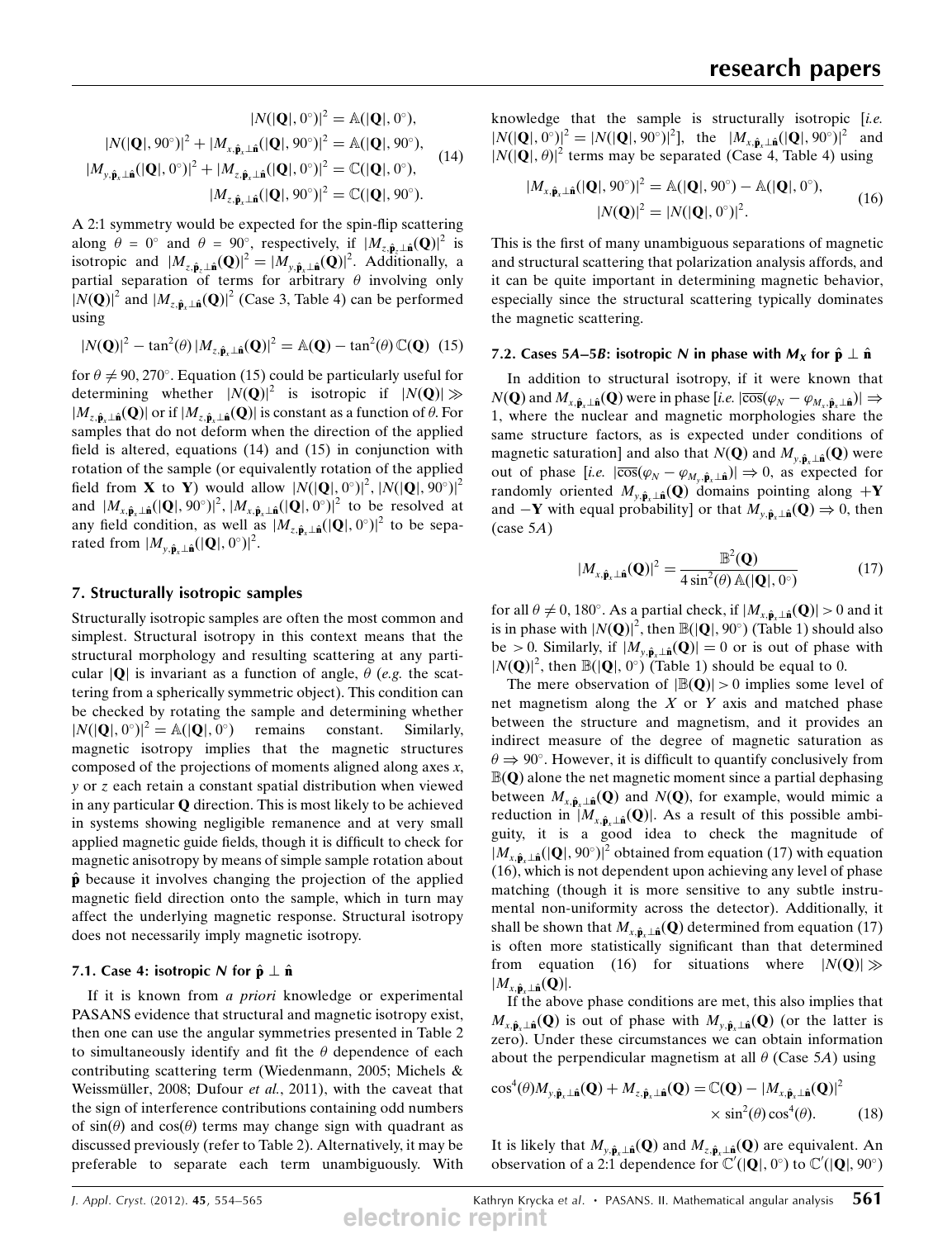would be a good indicator of similarity, though lack of this 2:1 dependence does not preclude  $M_{y, \hat{\mathbf{p}}_x \perp \hat{\mathbf{n}}}(\mathbf{Q}) = M_{z, \hat{\mathbf{p}}_x \perp \hat{\mathbf{n}}}(\mathbf{Q})$  as  $\theta$ variation within the magnetic morphology may be involved.

If the phase between  $M_{y, \hat{\mathbf{p}}_y \perp \hat{\mathbf{n}}}(Q)$  and  $N(Q)$  is unknown, yet it is known that  $M_{y,\hat{\mathbf{p}}_y\perp \hat{\mathbf{n}}}(\mathbf{Q})$  has a net moment, then any nonzero  $N(Q)$ – $M_{y,\hat{\mathbf{p}}_x\perp \hat{\mathbf{n}}}(Q)$  interference term will appear in  $\mathbb{B}''(\mathbf{Q})$  and not in  $\mathbb{B}'(\mathbf{Q})$  (Table 3). Under this condition  $\mathbb{B}(\mathbf{Q})^2$  is solvable (Case 5*R*) using  $|M_{v\hat{\mathbf{n}}}|\hat{\mathbf{n}}(\mathbf{Q})|^2$  is solvable (Case 5B) using

$$
|M_{x,\hat{\mathbf{p}}_x\perp\hat{\mathbf{n}}}(\mathbf{Q})|^2 = \frac{\mathbb{B}^2(\mathbf{Q})}{4\sin^2(\theta)\,\mathbb{A}(|\mathbf{Q}|, 0^\circ)}.
$$
 (19)

#### 8. Structure and magnetic phase demonstration

To elucidate the importance of the phase and interference, consider the PASANS example consisting of randomly



#### Figure 3

Nuclear and magnetic separation for close-packed 9 nm  $Fe<sub>3</sub>O<sub>4</sub>$  nanoparticles. (a) Under conditions of saturation, Cases 4 or 5A from Table 4 can be used to extract  $|M_{x,\hat{\mathbf{p}}_x\hat{\mathbf{n}}}(|\mathbf{Q}|, 90^\circ)|^2$ . (b) At remanence,<br> $|M_{\infty}(|\mathbf{Q}|, 90^\circ)|^2 = |M_{\infty}||\mathbf{Q}||^2||\mathbf{Q}||^2$  with the latter determined  $|M_{x,\hat{\mathbf{p}},\perp \hat{\mathbf{n}}}(|\mathbf{Q}|, 90^\circ)|^2 = |M_{z,\hat{\mathbf{p}},\perp \hat{\mathbf{n}}}(|\hat{\mathbf{Q}}|, 90^\circ)|^2$ , with the latter determined<br>using Case 3. However Case 5.4 (unlike Case 4) fails to correctly using Case 3. However, Case 5A (unlike Case 4) fails to correctly produce  $|M_{x,\hat{\mathbf{p}},\perp\hat{\mathbf{n}}}(|\mathbf{Q}|, 90^\circ)|^2$  because the equal and oppositely oriented<br>magnetic domains cause  $\overline{\cos}(a_0, -a_0) \Rightarrow 0$  For (a) and (b) subtraction magnetic domains cause  $\overline{\cos}(\varphi_N - \varphi_{M_x}) \Rightarrow 0$ . For (a) and (b), subtraction<br>of a large  $|N(\mathbf{\Omega})|^2$  peak causes Case 4 to be statistically noisier than other of a large  $|N(\mathbf{Q})|^2$  peak causes Case 4 to be statistically noisier than other methods for determining the magnetic morphology, as indicated by the errors bars representing one standard deviation.

oriented, structurally isotropic, close-packed crystallites composed of 9 nm  $Fe<sub>3</sub>O<sub>4</sub>$  nanospheres (Krycka et al., 2010) which at magnetic saturation produced  $(\rho_M/\rho_N)^2 < 0.04$ . (The sample choice is fairly unimportant, but the system selected sample choice is fairly unimportant, but the system selected provides a good demonstration.) In an applied saturating field of 1.25 T, equations (16) and (17) both return  $|M_{x\hat{\mathbf{n}}\perp\hat{\mathbf{n}}}(\mathbf{Q})|^2$ (Fig. 2a) of roughly equivalent shape and magnitude. However, the interference term of  $|N(\mathbf{Q})| |M_{x,\hat{\mathbf{p}}_x\perp \hat{\mathbf{n}}}(\mathbf{Q})|$  is much stronger than  $|M_{x,\hat{\mathbf{p}}_x\perp \hat{\mathbf{n}}}(\mathbf{Q})|^2$  alone, and the result is that the use of equation (17) produces a more statistically significant measurement than equation (16) for the same data (Fig. 3a).

In contrast, let us examine scattering from the same sample, but at a remanent field of 0.005 T. Now equation (16) returns a nonzero  $|M_{x,\hat{\mathbf{p}}_x|\hat{\mathbf{n}}}(\mathbf{Q})|^2$  arising from long-range domains, while equation (17) suggests that  $|M_{x,\hat{\mathbf{p}}_{x}|\hat{\mathbf{n}}}(\mathbf{Q})|^2$  is negligible (Fig. 3b). The former, however, agrees with the spin-flip measured value  $|M_{z,\hat{\mathbf{p}}_x\perp\hat{\mathbf{n}}}|^2$  [equation (14)] that would be expected for a struc-<br>turally isotropic sample near zero field. The reason that turally isotropic sample near zero field. The reason that equation (17) failed to isolate  $|M_{x,\hat{\mathbf{p}}_x\perp\hat{\mathbf{n}}}(\mathbf{Q})|^2$  correctly is that the magnetic scattering centers have formed domains that are randomly oriented throughout the sample. The sign of  $\overline{\cos}(\varphi_N - \varphi_{M_x, \hat{\mathbf{p}}_x \perp \hat{\mathbf{n}}})$  is, thus, randomly distributed from +1 to  $-1$  and a sum of all the domains cancels to zero. Simply put equation (17) measures the net  $M_{x,\hat{\mathbf{p}}_x \perp \hat{\mathbf{n}}}(\mathbf{Q})$  magnetization,<br>while equation (16) reveals  $M_{x,\hat{\mathbf{p}}_x \perp \hat{\mathbf{n}}}(\mathbf{Q})$  magnetic domains that  $-1$ , and a sum of all the domains cancels to zero. Simply put, while equation (16) reveals  $M_{x,\hat{\mathbf{p}}_x\perp\hat{\mathbf{n}}}(\mathbf{Q})$  magnetic domains that are both parallel and antiparallel to the guide field. Thus, understanding how these interference terms behave when interpreting the scattering patterns is of paramount importance to correctly interpreting PASANS data.

#### 9. Structurally anisotropic samples

While analysis involving  $\theta = 0^{\circ}$  and  $\theta = 90^{\circ}$  comparisons may adequately cover a variety of isotropic systems, such an imposition excludes important classes of samples that are anisotropic by design. Most notable among these systems are solvated particles under the influence of an applied magnetic field or flow gradient, patterned media that are not spherically symmetric within the XY plane, magnetostrictive systems, and crystalline materials with long-range order. By knowing something about the sample's response to applied field, however, one can build from Case 3, Table 4 so as to include scattering information at angles away from the coordinate axes.

#### 9.1. Cases 6A–6B:  $M_X(Q) = M_Y(Q) = M_Z(Q)$  for  $\hat{p} \perp \hat{n}$

If it is known that the magnetic moments are randomly distributed (typical of systems without a remanent moment in zero or near-zero applied fields), then the average magnetic distribution along any given direction,  $|M_{x,\hat{\mathbf{p}}_{x}\perp\hat{\mathbf{n}}}(\mathbf{Q})|=$  $|M_{y,\hat{\mathbf{p}}_x\perp \hat{\mathbf{n}}}(\mathbf{Q})| = |M_{z,\hat{\mathbf{p}}_x\perp \hat{\mathbf{n}}}(\mathbf{Q})| \equiv |M_{\text{equiv}}(\mathbf{Q})|$ , is separable from  $N(\widetilde{Q})$  using A and  $\widetilde{C}$  (Table 1) along with knowledge of the relative phase between  $M_{x,\hat{\mathbf{p}}_x\perp\hat{\mathbf{n}}}(\mathbf{Q})$  and  $M_{y,\hat{\mathbf{p}}_x\perp\hat{\mathbf{n}}}(\mathbf{Q})$ . If  $M_{x,\hat{\mathbf{p}}_x\perp\hat{\mathbf{n}}}(\mathbf{Q})$  and  $M_{y,\hat{\mathbf{p}}_x\perp\hat{\mathbf{n}}}(\mathbf{Q})$  are out of phase, as for a series of randomly distributed domains (Case 6A), then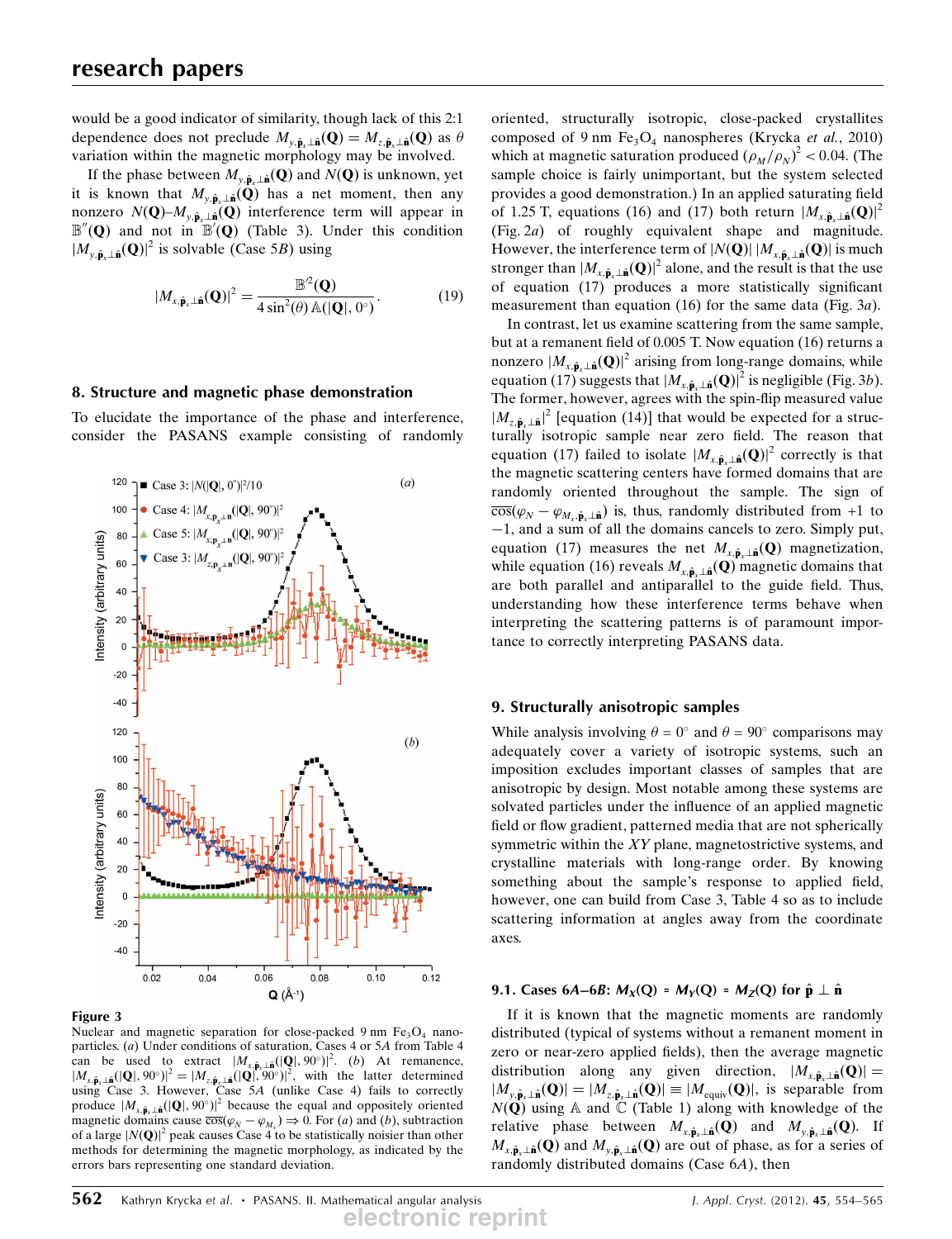$$
|M_{\text{equiv}}|^2 = \mathbb{C}(\mathbf{Q})/[1 + \cos^2(\theta) - 2\sin(\theta)\cos^3(\theta)],
$$
  
\n
$$
|N(\mathbf{Q})|^2 = \mathbb{A}(\mathbf{Q}) - \sin^2(\theta)|M_{\text{equiv}}|^2.
$$
\n(20)

Instead, if  $M_{x,\hat{\mathbf{p}}_x\perp\hat{\mathbf{n}}}(\mathbf{Q})$  and  $M_{y,\hat{\mathbf{p}}_x\perp\hat{\mathbf{n}}}(\mathbf{Q})$  are in phase, as for magnetic domains or nanoparticles each containing  $M_{x,\hat{\mathbf{p}}_x\perp\hat{\mathbf{n}}}(\mathbf{Q})$  and  $M_{y,\hat{\mathbf{p}}_x\perp\hat{\mathbf{n}}}(\mathbf{Q})$  structures that are the same from domain to domain or particle to particle (Case  $6B$ ), then

$$
|M_{\text{equiv}}|^2 = \mathbb{C}(\mathbf{Q})/[1 + \cos^2(\theta)],
$$
  
\n
$$
|N(\mathbf{Q})|^2 = \mathbb{A}(\mathbf{Q}) - |M_{\text{equiv}}|^2[\sin^2(\theta) - 2\sin^3(\theta)\cos(\theta)].
$$
\n(21)

Other related conditions should lie somewhere between the extremes of Cases 6A and 6B. Unfortunately, it may be difficult to determine the degree to which  $M_{x,\hat{\mathbf{p}}_x\perp\hat{\mathbf{n}}}(\mathbf{Q})$  and  $M_{v,\hat{\mathbf{p}}_v\perp\hat{\mathbf{n}}}(\mathbf{Q})$  are correlated since the term found in  $\mathbb{C}(\mathbf{Q})$  is combined with other magnetic terms that may vary as a function of  $\theta$ . However,  $\mathbb{C}''(\mathbf{Q})$  (Table 3) can provide an indication of phase relations as long as  $M_{x,\hat{\mathbf{p}}\perp\hat{\mathbf{n}}}(\mathbf{Q})$  and  $M_{v,\hat{\mathbf{p}}_*\perp \hat{\mathbf{n}}}(\mathbf{Q})$  each contain net moments.

#### 9.2. Case 7: minimal perpendicular magnetism for  $\hat{\mathbf{p}} \perp \hat{\mathbf{n}}$

If  $M_{y,\hat{\mathbf{p}}_x\perp\hat{\mathbf{n}}}(\mathbf{Q})$  and  $M_{z,\hat{\mathbf{p}}_x\perp\hat{\mathbf{n}}}(\mathbf{Q})$  are negligible (e.g. if they are composed of small, equal and oppositely oriented domains without a periodic modulation), then  $|M_{x,\hat{\mathbf{p}}_x\perp\hat{\mathbf{n}}}(\mathbf{Q})|^2$  may be isolated in the spin-flip scattering,  $\mathbb{C}$ , while  $|N(\mathbf{Q})|^2$  can be obtained from the subtraction of  $|M_{x,\hat{\mathbf{p}}_x+\hat{\mathbf{n}}}(\mathbf{Q})|^2$  from the nonspin-flip scattering, A (Table 1), using (Case 7)

$$
|M_{x,\hat{\mathbf{p}}_x\perp \hat{\mathbf{n}}}(\mathbf{Q})|^2 = \mathbb{C}(\mathbf{Q}) / \sin^2(\theta) \cos^2(\theta),
$$
  

$$
|N(\mathbf{Q})|^2 = \mathbb{A}(\mathbf{Q}) - |M_{x,\hat{\mathbf{p}}_x\perp \hat{\mathbf{n}}}(\mathbf{Q})|^2 \sin^4(\theta).
$$
 (22)

As always,  $|M_{x,\hat{\mathbf{p}}_x\perp \hat{\mathbf{n}}}(\mathbf{Q})|^2$  cannot be measured directly along  $\theta =$  $0^{\circ}$  since only moments perpendicular to **Q** are measurable (Halpern–Johnson vector selection rules).

#### 9.3. Cases 8A–8B: N and  $M_X$  in phase for  $\hat{\bf p} \perp \hat{\bf n}$

If  $M_{x,\hat{\mathbf{p}}_x\perp \hat{\mathbf{n}}}(\mathbf{Q})$  is sufficiently long ranged so as to be in phase with  $N(\mathbf{Q})$  (as would be expected near saturation), but  $M_{y,\hat{\mathbf{p}}_x\perp\hat{\mathbf{n}}}(Q) \Rightarrow 0$  or it is out of phase with  $N(Q)$ , then  $M_{x,\hat{\mathbf{p}}_x\perp \hat{\mathbf{n}}}(Q)$  and  $N(Q)$  may be solved using quadratic equations of  $A$  and  $B$  (Table 1) using (Case 8A)



#### Figure 4

Nuclear and magnetic separation at a series of angles, using Case 8. Notice that the sample of close-packed 9 nm  $Fe<sub>3</sub>O<sub>4</sub>$  nanospheres is structurally isotropic  $(|N(\mathbf{Q})|^2)$  and almost magnetically isotropic in both  $|M_{x,\hat{\mathbf{p}}_z\perp\hat{\mathbf{n}}}(\mathbf{Q})|^2$  and  $|M_{z,\hat{\mathbf{p}}_z\perp\hat{\mathbf{n}}}(\mathbf{Q})|^2$ .  $[|M_{x,\hat{\mathbf{p}}_z\perp\hat{\mathbf{n}}}(\mathbf{Q})|^2$  cannot be measured at  $\theta = 0^\circ$  because of the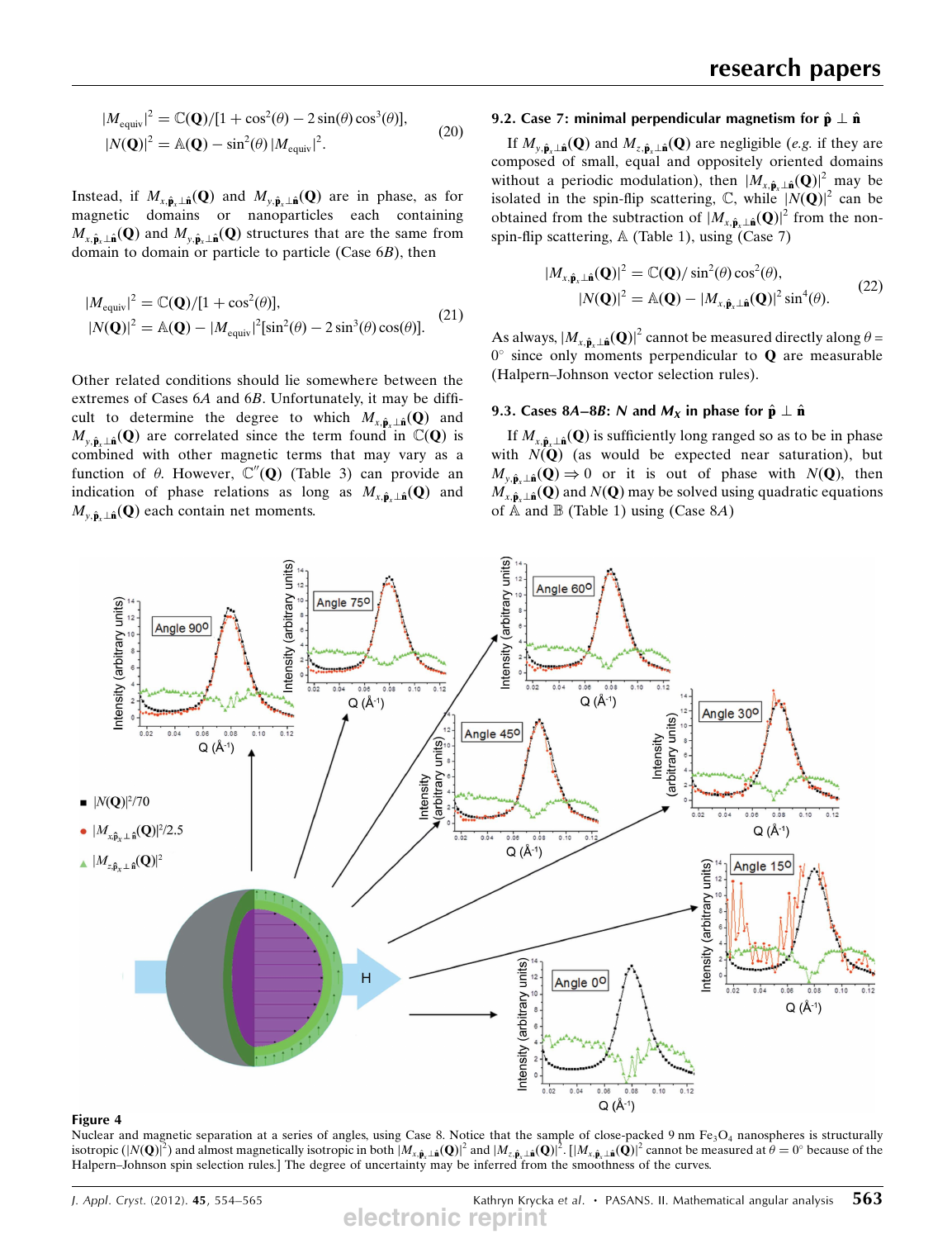$$
|N(\mathbf{Q})|^2 = \frac{1}{2} \left\{ \mathbb{A}(\mathbf{Q}) \pm \left[ \mathbb{A}^2(\mathbf{Q}) - \mathbb{B}^2(\mathbf{Q}) \right]^{1/2} \right\},
$$
  
\n
$$
|M_{x, \hat{\mathbf{p}}_x \perp \hat{\mathbf{n}}}(\mathbf{Q})|^2 = \mathbb{B}^2(\mathbf{Q})/4 \sin^4(\theta) |N(\mathbf{Q})|^2.
$$
 (23)

The requirement that  $|N(Q)| |M_{y,\hat{\mathbf{p}}_x \perp \hat{\mathbf{n}}}(\mathbf{Q})| \overline{\cos}(\varphi_N - \varphi_{M_y,\hat{\mathbf{p}}_x \perp \hat{\mathbf{n}}}) \Rightarrow$ <br>0 may be verified if  $\mathbb{R}^n(\Omega) \to 0$  (Table 3) and M<sub>1</sub>. (Q) is 0 may be verified if  $\mathbb{B}''(\mathbf{Q}) \Rightarrow 0$  (Table 3) and  $M_{v,\hat{\mathbf{p}}_r\perp\hat{\mathbf{n}}}(\mathbf{Q})$  is known to have a net (or zero) moment. Alternatively, if the phase between  $M_{v,\hat{\mathbf{p}}_r\perp \hat{\mathbf{n}}}(\mathbf{Q})$  and  $N(\mathbf{Q})$  is uncertain, but it is known that  $M_{y,\hat{\mathbf{p}}_y\perp \hat{\mathbf{n}}}(\mathbf{Q})$  has a net (or zero) moment, then  $\mathbb{B}'$ (Table 3) may be used in place of  $\mathbb B$  (Table 1) using (Case 8B)

$$
|M_{x,\hat{\mathbf{p}}_x\perp \hat{\mathbf{a}}}(\mathbf{Q})|^2 = \mathbb{B}^2(\mathbf{Q})/4 \sin^4(\theta) |N(\mathbf{Q})|^2.
$$
 (24)

#### 9.4. Cases 9A–9B: N and  $M_Y$  in phase for  $\hat{\bf p} \perp \hat{\bf n}$

If  $M_{v,\hat{\mathbf{p}}_{\alpha}\perp\hat{\mathbf{n}}}(\mathbf{Q})$  is sufficiently long ranged so as to be in phase with  $N(Q)$  (as could be expected if the sample were first saturated along  $Y$  with the magnetic spins frozen in place before the applied field along  $Y$  was removed and a small guide field was instead applied along **X**), but  $M_{x,\hat{\mathbf{p}}_x\perp \hat{\mathbf{n}}}(\mathbf{Q}) \Rightarrow 0$ or it is out of phase with  $N(Q)$ , then  $M_{\gamma, \hat{\mathbf{p}}_r \perp \hat{\mathbf{n}}}(Q)$  and  $N(Q)$  may be solved from quadratic equations of  $\widehat{A}$  and  $\mathbb B$  (Table 1) using (Case 9A)

$$
|N(\mathbf{Q})|^2 = \frac{1}{2} \left\{ \mathbb{A}(\mathbf{Q}) \pm \left[ \mathbb{A}^2(\mathbf{Q}) - \mathbb{B}^2(\mathbf{Q}) \right]^{1/2} \right\},
$$
  
\n
$$
|M_{y, \hat{\mathbf{p}}_x \perp \hat{\mathbf{a}}}(\mathbf{Q})|^2 = \mathbb{B}^2(\mathbf{Q})/4 \sin^2(\theta) \cos^2(\theta) |N(\mathbf{Q})|^2.
$$
 (25)

The requirement that  $|N(Q)| |M_{x,\hat{\mathbf{p}}_x \perp \hat{\mathbf{n}}}(\mathbf{Q})| \overline{\cos}(\varphi_N - \varphi_{M_y,\hat{\mathbf{p}}_x \perp \hat{\mathbf{n}}}) \Rightarrow$ <br>0 may be verified if  $\mathbb{R}^r(\mathbf{Q}) \rightarrow 0$  (Table 3) and M<sub>n</sub>, (Q) is 0 may be verified if  $\mathbb{B}'(\mathbf{Q}) \Rightarrow 0$  (Table 3) and  $M_{x,\hat{\mathbf{p}},\perp \hat{\mathbf{n}}}(\mathbf{Q})$  is<br>known to have a net (or zero) moment. Alternatively if the known to have a net (or zero) moment. Alternatively, if the phase between  $M_{x,\hat{\mathbf{p}}_x\perp \hat{\mathbf{n}}}(Q)$  and  $N(Q)$  is uncertain, but it is known that  $M_{x,\hat{\mathbf{p}}_x\perp \hat{\mathbf{n}}}(\mathbf{Q})$  has a net (or zero) moment, then  $\mathbb{B}^n$ (Table 3) may be used in place of  $\mathbb B$  (Table 1) using (Case 9B)

$$
|M_{y,\hat{\mathbf{p}}_x\perp \hat{\mathbf{n}}}(\mathbf{Q})|^2 = \mathbb{B}^{\prime\prime 2}(\mathbf{Q})/4 \sin^2(\theta) \cos^2(\theta) |N(\mathbf{Q})|^2. \tag{26}
$$

#### 9.5. Cases 10A–10B: N in phase with both  $M_X$  and  $M_Y$  for  $\hat{\mathbf{p}} \perp \hat{\mathbf{n}}$

If both  $M_{x,\hat{\mathbf{p}}_x\perp \hat{\mathbf{n}}}$  and  $M_{y,\hat{\mathbf{p}}_x\perp \hat{\mathbf{n}}}$  share coherence with  $N(\mathbf{Q})$  and both contain uncompensated moments  $[i.e. \overline{\cos}(\varphi_N - \varphi_{M_x}, \hat{\mathbf{p}}_{\lambda} \perp \hat{\mathbf{n}})] \Rightarrow$ <br>1 and  $\overline{\cos}(\varphi_n - \varphi_{M_x}, \hat{\mathbf{p}}_{\lambda} \perp \hat{\mathbf{n}}) \Rightarrow$ 1 and  $\overline{\cos(\varphi_N - \varphi_{M_y, \hat{\mathbf{p}}_x \perp \hat{\mathbf{n}}})} \Rightarrow 1$ , such as a sample whose form factors are magnetically equivalent from particle to particle or factors are magnetically equivalent from particle to particle or domain to domain], then (Case 10A)

$$
N(\mathbf{Q})|^2, \beta(\mathbf{Q}) = \frac{1}{2} \left\{ \mathbb{A}(\mathbf{Q}) \pm \left[ \mathbb{A}^2(\mathbf{Q}) - \mathbb{B}^2(\mathbf{Q}) \right]^{1/2} \right\},
$$
  
\n
$$
|M_{z, \hat{\mathbf{p}}_z \perp \hat{\mathbf{n}}}(\mathbf{Q})|^2 = \mathbb{C}(\mathbf{Q}) - \beta(\mathbf{Q}) / \tan^2(\theta),
$$
\n(27)

where  $\beta(\mathbf{Q}) \equiv |M_{x,\hat{\mathbf{p}}_x \cdot \hat{\mathbf{n}}}(\mathbf{Q})|^2 \sin^4(\theta) + |M_{y,\hat{\mathbf{p}}_x \cdot \hat{\mathbf{n}}}(\mathbf{Q})|^2 \cos^2(\theta) \times$ <br> $\sin^2(\theta) = 2|M_{y,\hat{\mathbf{p}}_x \cdot \hat{\mathbf{n}}}(\mathbf{Q})| |M_{y,\hat{\mathbf{n}}}(\mathbf{Q})| \cos^2(\theta)$  $\sin^2(\theta) - 2|M_{x,\hat{\mathbf{p}}_x\perp \hat{\mathbf{n}}}(\hat{\mathbf{Q}})| |M_{y,\hat{\mathbf{p}}_x\perp \hat{\mathbf{n}}}(\mathbf{Q})|\overline{\cos}(\theta_{M_x,\hat{\mathbf{p}}_x\perp \hat{\mathbf{n}}} - \theta_{M_y,\hat{\mathbf{p}}_x\perp \hat{\mathbf{n}}}) \times$ <br> $\sin^3(\theta)\cos(\theta) - \mathbb{R}^2(\mathbf{Q})/4|N(\mathbf{Q})|^2$  In addition if it is known  $\sin^3(\theta)\cos(\theta) = \mathbb{B}^2(\mathbf{Q})/4|\mathcal{N}(\mathbf{Q})|^2$ . In addition, if it is known<br>that  $|M_{\phi}(\mathbf{Q})|$  and  $|M_{\phi}(\mathbf{Q})|$  each contain net (or zero) that  $|M_{x,\hat{\mathbf{p}}_x\perp\hat{\mathbf{n}}}(\mathbf{Q})|$  and  $|M_{y,\hat{\mathbf{p}}_x\perp\hat{\mathbf{n}}}(\mathbf{Q})|$  each contain net (or zero) moments, then further magnetic separation may be performed using (Case  $10B$ )

$$
|M_{z,\hat{\mathbf{p}}_x\perp \hat{\mathbf{n}}}(\mathbf{Q})|^2 = \mathbb{C}'(\mathbf{Q}) - \beta(\mathbf{Q})/\tan^2(\theta),
$$
  
\n
$$
|M_{x,\hat{\mathbf{p}}_x\perp \hat{\mathbf{n}}}(\mathbf{Q})|^2 = \mathbb{B}^2(\mathbf{Q})/4 \sin^4(\theta) |N(\mathbf{Q})|^2,
$$
  
\n
$$
|M_{y,\hat{\mathbf{p}}_x\perp \hat{\mathbf{n}}}(\mathbf{Q})|^2 = \mathbb{B}^2(\mathbf{Q})/4 \sin^2(\theta) \cos^2(\theta) |N(\mathbf{Q})|^2.
$$
 (28)

This simplification, and the many others that may be constructed using  $\mathbb{B}'$  and  $\mathbb{B}''$  or  $\mathbb{C}'$  and  $\mathbb{C}''$  (Table 3) in place of  $\mathbb B$  or  $\mathbb C$  (Table 1), should only be applied to samples that are known to be symmetric with respect to  $\hat{\mathbf{p}}$ .

#### 10. Experimental angular resolution demonstration

To illustrate an experimental application of the equations in Table 4 for performing angular analysis, let us return once again to the scattering patterns from randomly oriented, closepacked crystallites composed of 9 nm  $Fe<sub>3</sub>O<sub>4</sub>$  nanospheres in an applied saturating field of 1.25 T.  $|N(|\mathbf{Q}|, 0^{\circ})|^2$ , obtained<br>using the most general case (Case 3, Table 4) and using the most general case (Case 3, Table 4), and  $|M_{x,\hat{\mathbf{p}}_x\perp\hat{\mathbf{n}}}(|\mathbf{Q}|, 90^\circ)|^2$ , obtained using Case 4 (Table 4) with the assumption that the sample was structurally isotropic were assumption that the sample was structurally isotropic, were each dominated by Bragg peaks as shown in Fig. 4. Combined with  $|M_{z,\hat{\mathbf{p}},\perp \hat{\mathbf{n}}}(|\mathbf{Q}|, 90^\circ)|^2$ , obtained using Case 3 (Table 4), this separation revealed a canted magnetic shell structure (Krycka et al., 2010). One may well ask whether this shell is truly isotropic in nature, as postulated. To answer this question, we apply Case 8A of Table 4 to solve for  $|N(\mathbf{Q})|^2$  and  $|M_{x,\hat{\mathbf{p}}_x\perp \hat{\mathbf{n}}}(\mathbf{Q})|^2$  at arbitrary  $\theta$ . With  $|N(\mathbf{Q})|^2$  solved at all  $\theta$ ,  $|M_{z,\hat{\mathbf{n}}_0}(\mathbf{Q})|^2$  is extracted using A and C (Table 1) in conjunction with Case 3 (Table 4). It should be noted that an infinitely small slice of experimental data cannot be taken about a specific angle as the data set soon becomes statistically noise limited. Thus, for practical purposes we have taken  $\pm 10^{\circ}$ sector slices about an angle  $\theta$  of interest. To compensate for the angular dependence inherent in the  $\hat{\mathbf{p}}_r \perp \hat{\mathbf{n}}$  geometry, we utilize the following integrations (where  $\alpha$  and  $\beta$  correspond to the  $\pm$  angular limits):

$$
\int_{\alpha}^{\beta} \tan^2(\theta) \,d\theta = [\tan(\beta) - \tan(\alpha) - \beta + \alpha] \frac{1}{\beta - \alpha},
$$
\n
$$
\int_{\alpha}^{\beta} \sin^2(\theta) \cos^2(\theta) \,d\theta = \left[ \frac{\beta - \alpha}{8} - \frac{\sin(4\beta) - \sin(4\alpha)}{32} \right] \frac{1}{\beta - \alpha},
$$
\n
$$
\int_{\alpha}^{\beta} \sin^4(\theta) \,d\theta = \left[ \frac{3(\beta - \alpha)}{8} + \frac{\sin(4\beta) - \sin(4\alpha)}{32} - \frac{\sin(2\beta) - \sin(2\alpha)}{4} \right] \frac{1}{\beta - \alpha},
$$
\n
$$
\int_{\alpha}^{\beta} \cos^4(\theta) \,d\theta = \left[ \frac{3(\beta - \alpha)}{8} + \frac{\sin(4\beta) - \sin(4\alpha)}{32} + \frac{\sin(2\beta) - \sin(2\alpha)}{4} \right] \frac{1}{\beta - \alpha}.
$$
\n(29)

The results are presented in Fig. 4.

 $\ddot{\cdot}$ 

**electronic reprint**